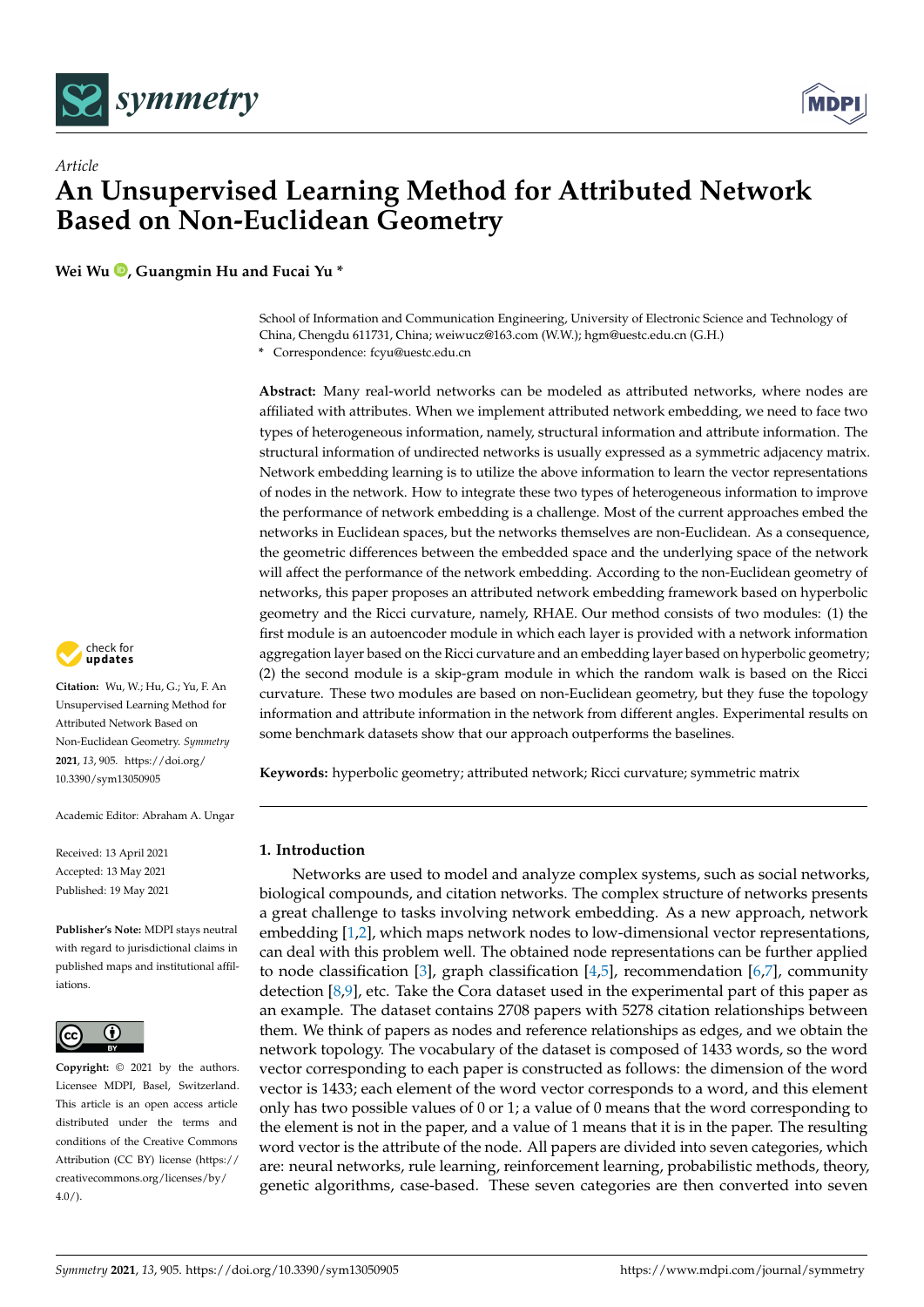numbers that serve as node labels. The adjacency matrix and node attributes are input into the neural network model to obtain network embedding, which then are classified by a simple classifier. By comparing the classification results with the node labels on a computer, we can know the accuracy of the classification.

The starting point of network embedding is to keep some information of the network, such as proximity, during the embedding process. Many network embedding methods [\[10](#page-15-9)[,11\]](#page-15-10) use the topological information of the network to learn the vector representations of nodes, meaning that the target node and its first-order or higher-order neighbors are close to each other in the embedding space, while the node pairs without neighbor relations are far away from each other. Adjacent relations can be determined by an adjacency matrix and its power [\[12\]](#page-15-11), and they can also be determined by random walk sampling [\[13\]](#page-15-12). However, in many real networks, nodes are often associated with rich attribute features. If only structural information is considered in the process of learning attributed network embedding, the results are often not satisfactory. Therefore, in the existing works, researchers fused network structural information and attribute information in various ways to improve the performance of network embedding. Some methods [\[14\]](#page-15-13), in essence, separate the processing of structural information and attribute information in the process of learning embeddings and then obtain the embeddings of attribute networks by establishing the correlation between structural information and attribute information. Other methods [\[15](#page-15-14)[,16\]](#page-15-15) first build a new network according to the similarity between node attributes, which forms a heterogeneous network with the original network, and then integrate the learning of the two networks through random walks. However, the correlations in such methods are more artificially added and may be inconsistent with the correlations contained in the structural data and attribute data themselves; that is to say, the correlations between the actual structural information and attribute information are artificially exaggerated or reduced. Structural data and attribute data are two types of heterogeneous information sources. It is usually difficult to judge the correlation between them manually; therefore, the correlation mined through the data structure itself can be better in line with the reality. The methods mentioned above are all based on Euclidean geometry, and some recent works [\[17–](#page-15-16)[19\]](#page-15-17) have begun to explore how to use hyperbolic geometry to improve the performance of network embedding. Hyperbolic geometry has shown its advantages in the embedding representation of hierarchical data, but thus far, the tools used in these applications are limited to hyperbolic geometry and do not incorporate other tools in non-Euclidean geometry, such as the Ricci curvature.

Based on previous analysis, this paper proposes a new framework based on non-Euclidean geometry to learn the embeddings of attributed networks and considers the following questions: (1) How can the structural information and attribute information of the attributed network be effectively integrated? (2) How can the neighborhood be effectively defined, and how can the strength of the neighborhood relationship between the target node and its neighbors be defined? (3) How can hyperbolic geometry or, more generally, non-Euclidean geometry be effectively integrated into our framework to improve model performance? Inspired by ANRL [\[20\]](#page-15-18), our model combines the autoencoder module with the random walk module, but our model is fundamentally different from the ANRL model, which will be discussed in detail in the following analysis. The main contributions of our paper are as follows: (1) The random walk module in our model guides the random walk according to the Ricci curvature, in order to better distinguish the strength of the relationship between nodes, better explore the neighborhood of the target node, and obtain the generalized adjacent node pairs required for network embedding. (2) Our model, RHAE, combines the Ricci curvature and hyperbolic geometry to transform the embedded layers of the autocoder module to aggregate the structural information and attribute information of the attributed network more effectively. (3) On the benchmark datasets, we conduct extensive experiments to compare RHAE to the baseline approaches.

The rest of this article is organized as follows: Section [2](#page-2-0) briefly reviews some related works on hyperbolic geometry, the Ricci curvature, and network embedding. Section [3](#page-5-0) dis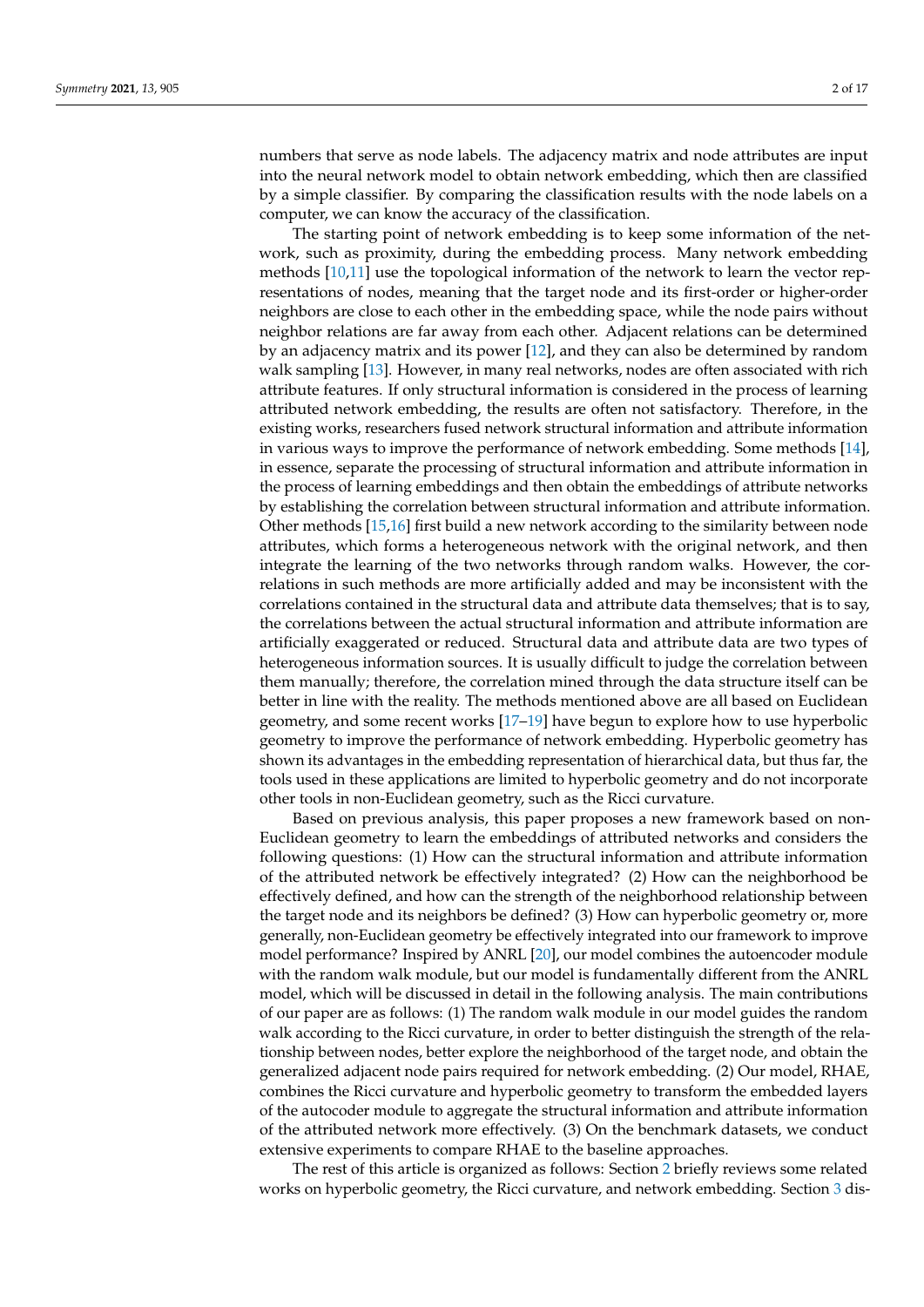cusses the architecture of our model, RHAE, in detail. Section [4](#page-10-0) presents the experimental results and provides a detailed analysis of the performance. Finally, Section [5](#page-14-0) summarizes the paper and describes future work.

### <span id="page-2-0"></span>**2. Related Work**

In this section, we review some of the concepts in non-Euclidean geometry that we use later. We first introduce the basic models of hyperbolic geometry and some key concepts relevant to our work and then introduce the concepts of curvature in non-Euclidean geometry that are applicable to discrete objects such as networks. Finally, we discuss some related works.

#### *2.1. Hyperbolic Geometry*

The spaces usually used for data processing are Euclidean spaces, whose curvature is 0; that is to say, the Euclidean spaces are locally and globally flat. Euclidean spaces are a type of space of constant curvature. The spaces of constant curvature can be divided into three categories: Euclidean spaces, spherical spaces, and hyperbolic spaces. The curvatures of the last two types of spaces are, respectively, constant positive and constant negative. An important characteristic of hyperbolic spaces is that they expand exponentially, whereas Euclidean spaces can only expand at a polynomial rate [\[21\]](#page-15-19). In other words, the hyperbolic spaces are larger than the Euclidean spaces, which allows infinite trees to be embedded almost isometrically into the hyperbolic spaces. This characteristic of hyperbolic spaces makes them have advantages in expressing hierarchical data. However, because of the size difference of the spaces, it is difficult to embed the hyperbolic spaces into the Euclidean spaces without distortion. As a result, many models have been built to model hyperbolic spaces, but these models can only reflect some characteristics of hyperbolic spaces, and the hyperboloid model is one of them.

Hyperboloid model. We first define the Minkowski space and the Minkowski product. The  $(n+1)$ -dimensional Minkowski space  $R^{n+1}$  is a vector space endowed with the Minkowski inner product of the following form:

$$
\langle u, v \rangle_M = -u_0 v_0 + \sum_{i=1}^n u_i v_i \tag{1}
$$

for  $u, v \in R^{n+1}$ .

**Definition 1** ([\[19,](#page-15-17)[22\]](#page-15-20))**.** *The hyperboloid model H<sup>n</sup> of hyperbolic space is an n-dimensional manifold endowed with a Minkowski inner product, i.e.,*

$$
H^n = \{ u \in \mathbb{R}^{n+1} : \langle u, u \rangle_M = -1, u_0 > 0 \}. \tag{2}
$$

*The tangent space of H<sup>n</sup> at point p is the set of points orthogonal to p with respect to the Minkowski inner product, which is a Euclidean space, i.e.,*

$$
T_p H^n = \{ u \in R^{n+1} : \langle u, p \rangle_M = 0 \}. \tag{3}
$$

*The distance in the hyperbolic space H<sup>n</sup> is defined as*

$$
d_M(p,q) = \operatorname{arccosh}(-\langle p,q \rangle_M), \tag{4}
$$

*for*  $p, q \in H^n$ .

*The norm of*  $u \in T_pH^n$  *is defined as* 

$$
||u||_M = \sqrt{\langle u, u \rangle_M}.
$$
\n(5)

**Remark 1.** For  $u, v \in T_p H^n$ , let  $g_p(u, v) = \langle u, v \rangle_M$ ; then, H<sup>n</sup> is a manifold equipped with a *Riemannian metric gp.*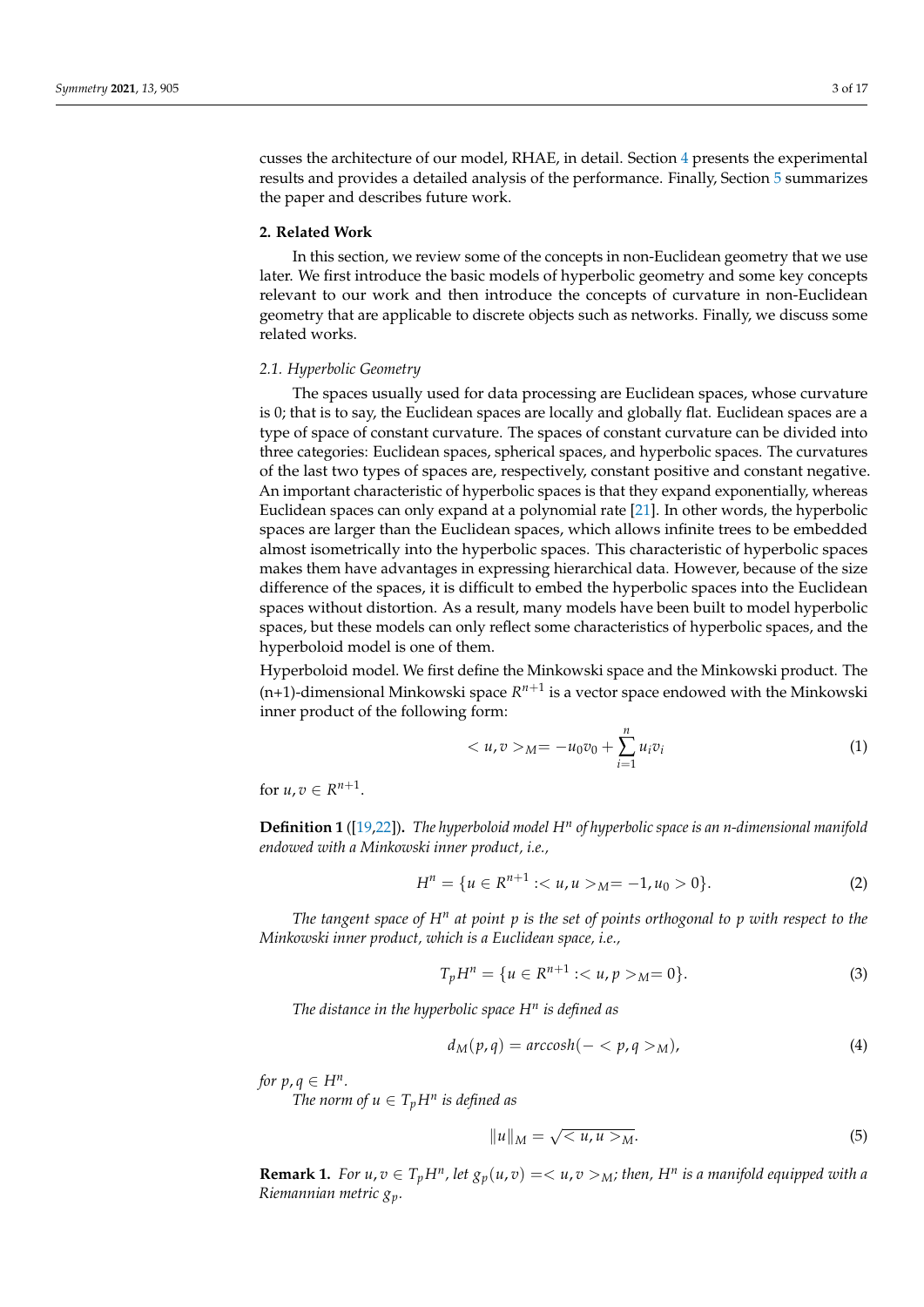Logarithmic and exponential maps.The hyperbolic space is a metric space, but not a vector space, and the tangent spaces are the local Euclidean spaces glued to the hyperbolic space. Therefore, in order to operate on vectors in the hyperbolic space, we must first map the corresponding points in the hyperbolic space to their tangent spaces, perform operations related to vectors in the Euclidean tangent spaces, and then map the resulting vector back to the hyperbolic space. It is worth noting that an exponential map can map points in a hyperbolic space to the corresponding tangent space, while a logarithmic map can map points in a tangent space back to the hyperbolic space, and in the hyperboloid model, both have simple closed forms.

**Proposition 1** ([\[19\]](#page-15-17)). For  $p, q \in H^n$  and  $u \in T_pH^n$ , the exponential map of the hyperboloid model *is defined as*

$$
exp_p(u) = cosh(||u||_M)p + sinh(||u||_M)\frac{u}{||u||_M},
$$
\n(6)

*and the logarithmic map of this model is given by*

$$
log_p(q) = d_M(p,q) \frac{q+ \langle p, q \rangle_M p}{\|q+ \langle p, q \rangle_M p\|_M}.
$$
\n(7)

Parrallel Transport. If *p* and *q* are two points on the hyperboloid *H<sup>n</sup>* , then the parallel transport of the vector *u* from the tangent space  $T_pH^n$  at *p* to the tangent space  $T_qH^n$  at *q* is defined as

$$
P_{p \to q}(u) = u - \frac{<\log_p(q), u>}{d_M(p, q)^2} (\log_p(q) + \log_q(p)).
$$
\n(8)

Projections. The projection operation here is to project the vector onto the hyperboloid manifold and the corresponding tangent space, which is useful for the optimization process. Let  $p = (p_0, p_{1:n}) \in R^{n+1}$ ; then, it can be projected on the hyperboloid space  $H^n$  in the following way:

$$
Proj_{R^{n+1}\to H^{n}}(p) = (\sqrt{1 + ||p_{1:n}||_{2}^{2}}, p_{1:n}).
$$
\n(9)

where  $\|\cdot\|_2$  is the Euclidean norm.

Analogously, a point  $u \in R^{n+1}$  can be projected onto the tangent space  $T_p H^n$  as follows:

$$
Proj_{R^{n+1}\to T_pH^n}(u) = u + \langle p, u \rangle_M p. \tag{10}
$$

Hyperboloid linear transform. The usual linear transformation in the Euclidean space is multiplying the weight matrix by the embedding vector, and then adding the bias vector. However, the hyperbolic space itself is not a vector space, in which matrix multiplication cannot be carried out directly. As a consequence, we must map the points in the hyperbolic space to the tangent space at the origin by the logarithmic map, multiply by the weight matrix in the tangent space, and then pull the result back to the hyperbolic manifold by the exponential map, i.e.,

$$
W \otimes p^H = exp_o(W \cdot log_o(p^H)), \qquad (11)
$$

where  $p^H$  is a point in the hyperboloid manifold,  $W$  is the weight matrix, and the tangent space involved in the logarithmic map  $log<sub>o</sub>(·)$  and exponential map  $exp<sub>o</sub>(·)$  is the tangent space at the origin. Let *b* be a Euclidean vector in the tangent space *ToH<sup>n</sup>* ; then, the bias addition defined for the hyperboloid manifold is

<span id="page-3-0"></span>
$$
p^H \oplus b = exp_{p^H}(P_{o \to p^H}(b)), \qquad (12)
$$

where  $P_{o\rightarrow pH}$  is the parallel transport operator.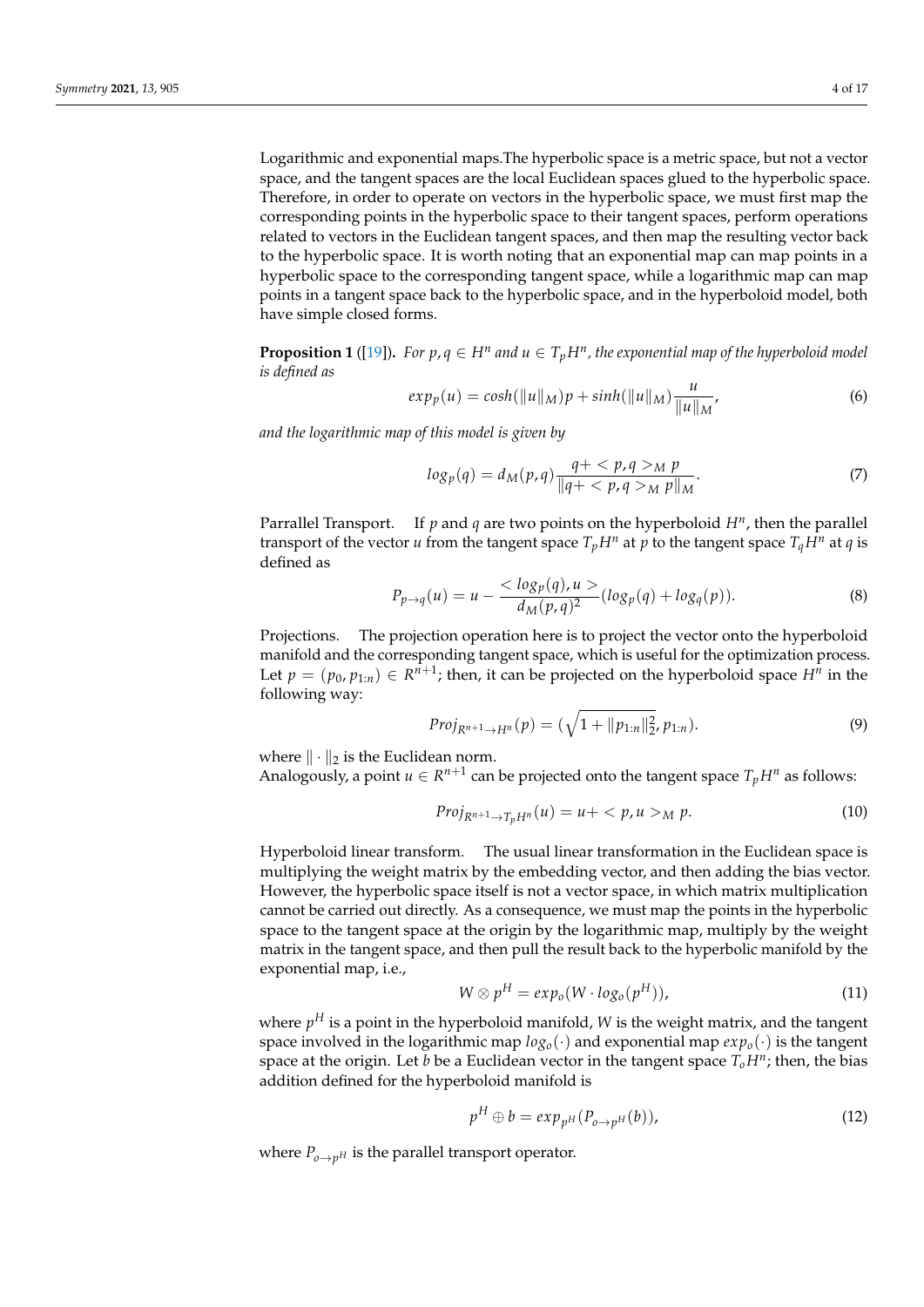## *2.2. Ricci Curvature and Scalar Curvature*

The Ricci curvature is a basic and important concept in Riemannian geometry, which was generalized by Ollivier to discrete objects such as networks [\[23\]](#page-15-21). Ollivier's Ricci curvature is defined with the aid of the optimal transport distance.The probability measure at each node in the network is defined first, and then the Ricci curvature of the edge is defined by the optimal transport distance between the corresponding probability measures of the two nodes associated with the edge. Let us first define the probability measures at the nodes.

**Definition 2** ([\[24,](#page-15-22)[25\]](#page-15-23)). Let  $G = (V, E)$  be an undirected network, where V is the set of nodes and *E is the set of edges. Then, the probability measure of node u is defined as*

$$
m_u(v) = \begin{cases} \frac{1}{d_u}, & if \quad v \in \Gamma(u) \\ 0, & otherwise, \end{cases}
$$
 (13)

*where*  $d_u$  *is the degree of node u and*  $\Gamma(u)$  *is the set of neighbors of u.* 

Having the probability measures at the nodes, we define the Wasserstein distance between the probability measures.

**Definition 3** ([\[25\]](#page-15-23))**.** *Let G be an undirected network, and mu*, *m<sup>v</sup> be two probability measures. Then, the Wasserstein distance between two measures is defined as*

$$
W(m_u, m_v) = \inf_{\zeta} \sum_{u' \in \Gamma(u)} \sum_{v' \in \Gamma(v)} d(u', v') \zeta(u', v'), \qquad (14)
$$

*where*  $d(u, v)$  *is the shortest path length between the nodes*  $u, v$ , and  $\zeta$  *should satisfy the following conditions:*

$$
\sum_{u' \in \Gamma(u)} \zeta(u', v') = m_v(v'), \sum_{v' \in \Gamma(v)} \zeta(u', v') = m_u(u'). \tag{15}
$$

Consequently, we can utilize the Wasserstein distance to define the Ricci curvature of the edges in the network.

**Definition 4** ([\[23,](#page-15-21)[24\]](#page-15-22)). Let  $G = (V, E)$  be an undirected network; then, the Ricci curvature of *edge* (*u*, *v*) *is defined as*

$$
\kappa(u,v) = 1 - W(m_u, m_v), \qquad (16)
$$

*where u*, *v are the nodes of network G.*

Next, we give the definition of the scalar curvatures of nodes.

**Definition 5** ([\[26\]](#page-15-24)). Let  $G = (V, E)$  be a network and  $u \in V$  be a node of network G. Let  $\Gamma(u)$  be *the set of neighbors of u. The scalar curvature of node u is*

$$
S_R(u) = \sum_{u' \in \Gamma(u)} \kappa(u, u'). \tag{17}
$$

#### *2.3. Related Work*

In recent years, in order to improve the performance of attributed network embedding, various methods have been adopted to integrate structural similarity and attribute similarity. DANE [\[27\]](#page-15-25) uses two autoencoders to deal with the topological information and the attribute information and then establishes the correlation between the hidden layer representations of the two neural network models. With this correlation, it attempts to fuse the two heterogeneous information types and thus obtains the node representations. SNE [\[28\]](#page-16-0) adopts the strategy of early fusion, which feeds the structural data and attribute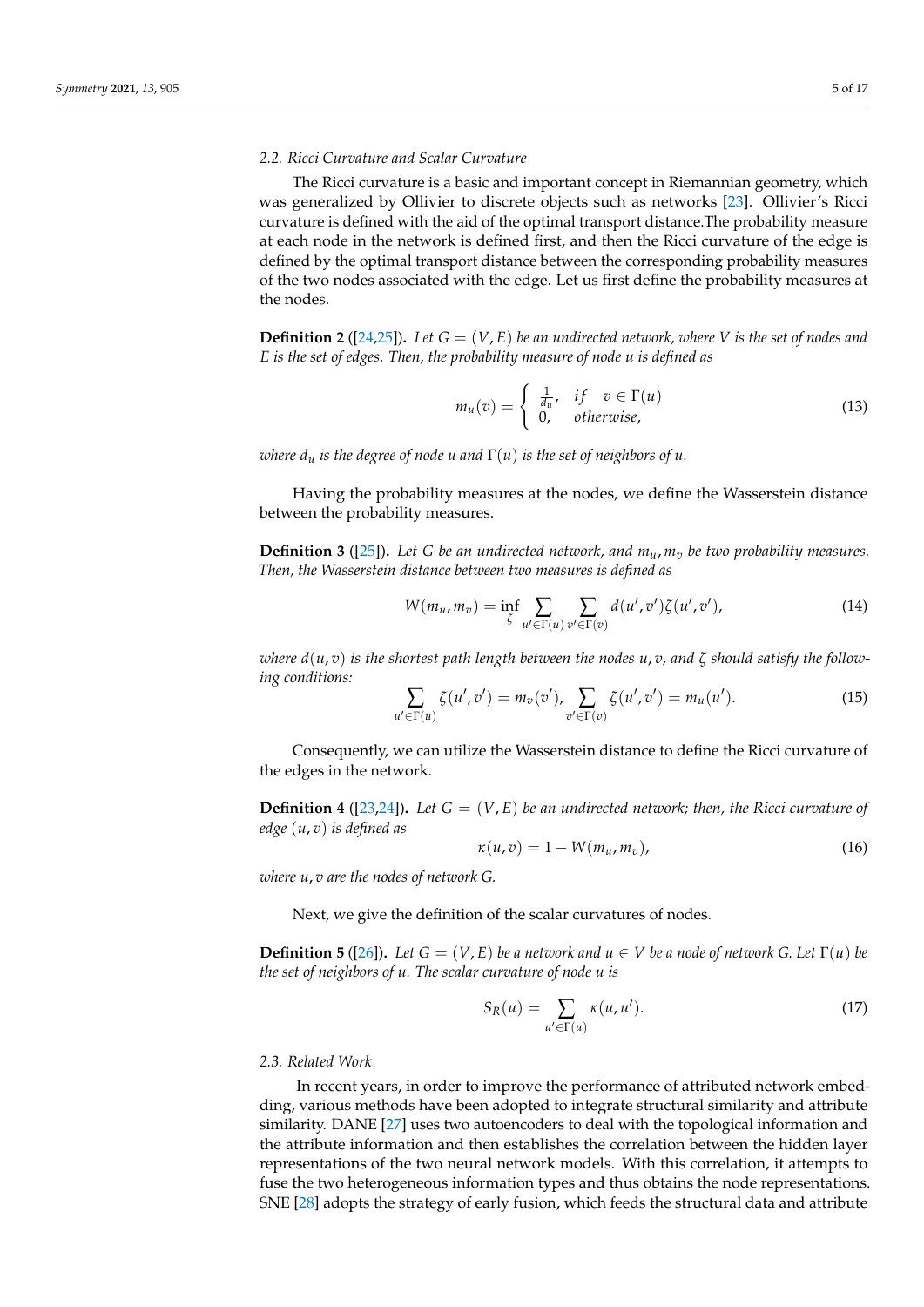data into the full connection layer to obtain the preliminary compressed representations, and then it inputs the two representations into the same multi-layer perceptron. Finally, it carries out training with the loss function that predicts the connection probability, in order to achieve the purpose of fusion of the heterogeneous data. The modeling scope of ANAE [\[29\]](#page-16-1) has been expanded from a single node to a local subgraph. By modeling the local subgraph of the network, attribute information and structural information are fused to learn the node representations. FANE [\[16\]](#page-15-15) maps attributes to virtual nodes in the network to build a new network, in order to unify the heterogeneity of the structure and attribute information sources, and defines a new random walk strategy to make use of attribute information to make the two types of information merge. ANRL [\[20\]](#page-15-18) first models node attribute information through the autoencoder, but its reconstructed object is not the target node itself, but the neighbors of the target node. Then, the relationship between each node and its generalized neighbors is represented by the attribute-aware skip-gram model to capture the network structure.

#### <span id="page-5-0"></span>**3. Methods**

# *3.1. Problem Setting*

Let  $G = (V, E, A, X)$  be an attributed network, where V denotes the set of nodes, *E* represents the set of edges, *A* represents the symmetric adjacency matrix of the network, and *X* is the matrix of the node attributes.

**Definition 6.** *Given an undirected and attributed network*  $G = (V, E, A, X)$ *, we aim to define a mapping function*  $f: u_i \to y_i \in \mathbb{R}^d$  *for every node*  $u_i \in V$ *, where*  $d << |V|$  *and*  $f$  *preverses both the structure proximity and attribute proximity.*

## *3.2. Non-Euclidean Autoencoder*

We first consider how the structural information and attribute information can be fused to be more effective and more consistent with the real situation expressed by the data. Let us first take a close look at the three graphs in Figure [1,](#page-6-0) where the blue circles and the yellow squares at the nodes represent two different attributes in the attributed network. The network shown in Figure [1a](#page-6-0) consists of 7 nodes, and the weights of the edges are 1. Figure [1b](#page-6-0) show the same network as Figure [1a](#page-6-0), except that the weights of the edges are replaced by the Ricci curvatures of the edges. Figure [1c](#page-6-0) represents another network where all nodes have the same attributes. DANE [\[27\]](#page-15-25) inputs topological data and attribute data into two autoencoders, which have their own loss functions for training, and then uses the hidden layer representations of the autoencoders to establish the correlation between the structural information and attribute information for fusion. However, we can see from Figure [1a](#page-6-0) that, if the attribute information is expressed by the network structure, it does not form a connected graph, which is very different from the network topology. Similarly, in Figure [1c](#page-6-0), if a network is constructed by attributes, it is a complete graph that is very different from the network topology. Hence, the idea of looking separately for representations of structures and properties and then merging them does not work very well. As with DANE [\[27\]](#page-15-25) and ANRL [\[20\]](#page-15-18), our model uses an autoencoder module. However, we do not process the two heterogeneous information types separately as DANE does, nor do we fuse the structural and attribute information as ANRL does by using an autoencoder to reconstruct the target neighbors. We adopt the way of aggregation attribute features in RCGCN [\[30\]](#page-16-2); that is to say, we integrate aggregation layers in the autoencoder for the fusion of structural information and attribute information, rather than input the two types of heterogeneous data into the autoencoder, hoping to achieve fusion only with the help of the autoencoder. According to the analysis conducted by RCGCN, the Ricci curvature is better than the original adjacency matrix for the aggregation of node attributes. The reason is that, as shown in Figure [1b](#page-6-0), the Ricci curvature can better distinguish the strength of the connection relationship in the network structure and can distinguish the meso structure of the network, namely, community. For example, the curvature of edge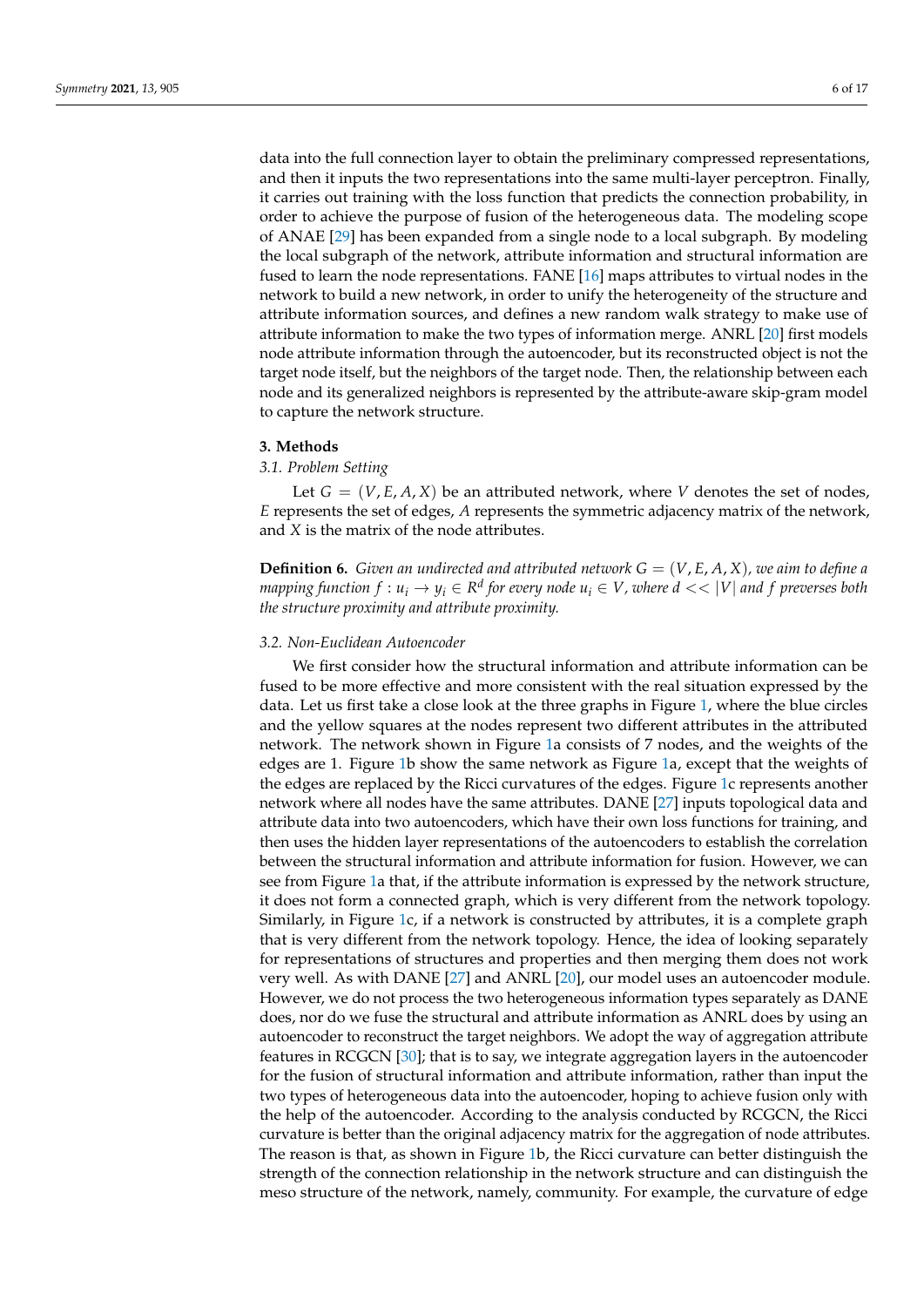(3,4) in Figure [1a](#page-6-0) is −0.667, which is a characteristic property of the Ricci curvature, that is, the curvatures of edges between communities are negative. Of course, RCGCN, like GCN, uses semi-supervised learning, while, here, we are going to conduct unsupervised learning.

<span id="page-6-0"></span>

**Figure 1.** Attributed networks and Ricci curvature. (1) (**a**) is an undirected nework, which consists of 7 nodes, and the weights of the edges are 1; (**b**) show the same network as (**a**), except that the weights of the edges are replaced by the Ricci curvatures of the edges; The blue circles and the yellow squares at the nodes represent two different attributes in these two attributed networks. (2) (**c**) represents another network where all nodes have the same attributes.

Since hyperbolic geometry has advantages in representing hierarchical data, and the Ricci curvature can reflect the geometric characteristics of the underlying space where the network is located, we consider adding these elements into the autoencoder module of our model. First, we introduce the sigmoid function commonly used in neural networks, namely,

$$
\tau(x) = \frac{1}{1 + e^{-x}}.\tag{18}
$$

Let *A* represent the adjacency matrix of the network, and *C* represent the curvature matrix, where the elements are the values of the Ricci curvature of the edges processed by the sigmoid function. Let  $S_R^+(v) = \sum_{n=1}^\infty$  $\sum_{u \in \Gamma(v)} c_{uv}$ , where  $c_{uv}$  is equal to  $\tau(\bar{c}_{uv})$  and  $\bar{c}_{uv}$ is the Ricci curvature of the edge  $(u, v)$ . Let us define the matrix *S* as being equal to

 $diag(\tau(S_R^+(v_1)), \cdots, \tau(S_R^+(v_n)))$ , where  $v_1, \cdots, v_n$  are all nodes in the network. Consequently, we can define the matrix *F* for fusion as follows:

<span id="page-6-1"></span>
$$
F = \omega_0 \cdot A + \omega_1 \cdot C + \omega_2 \cdot S. \tag{19}
$$

In order to avoid the influence of the numerical size on the algorithm, *F* is normalized. Meanwhile, for the convenience of expression, the normalized aggregation matrix is still denoted as *F*.

The autoencoder module we adopted is shown in Figure [2.](#page-7-0) This autoencoder has a total of 5 layers from the input layer to the output layer. The representations of the nodes in the hidden layer are used in the skip-gram module. The attribute data are fed into the autoencoder module in two ways. One is the randomly selected attribute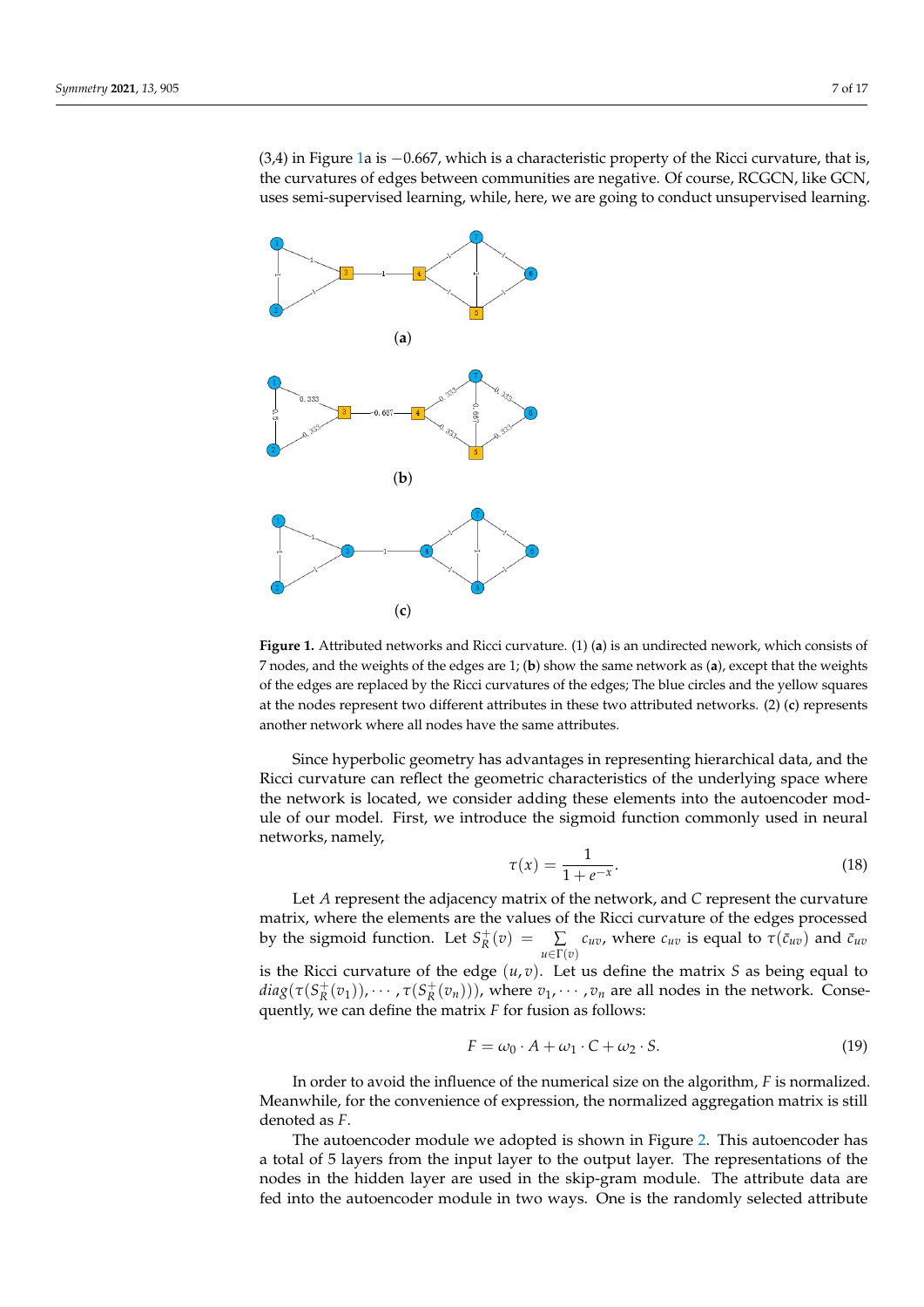data inputted in batches, denoted as *x<sup>i</sup>* . The other is the selected partial attribute data related to the skip-gram module, denoted as *xindex*, which will be explained in detail in the section of the introduction to the skip-gram module. It is worth noting that, unlike traditional autoencoders, the representations of layer *l* in the autoencoder of our model are not directly multiplied by the weight matrix to obtain the representations of layer  $l + 1$ . As shown in Figure [3,](#page-7-1) an aggregation layer based on the Ricci curvature is inserted between two adjacent layers in our autoencoder module, and the aggregation matrix is shown in Equation [\(19\)](#page-6-1). After the aggregation layer, there is a hyperbolic embedding layer, which uses a hyperboloid manifold. The operations on the hyperbolic embedding layer need to combine the tangent space of the hyperboloid manifold, and the operations often used include an exponential map and a logarithmic map.

<span id="page-7-0"></span>

**Figure 2.** Illustration of an autoencoder module.

<span id="page-7-1"></span>

**Figure 3.** Description of curvatude-based aggregation layers and hyperbolic embedding layers in autoencoder.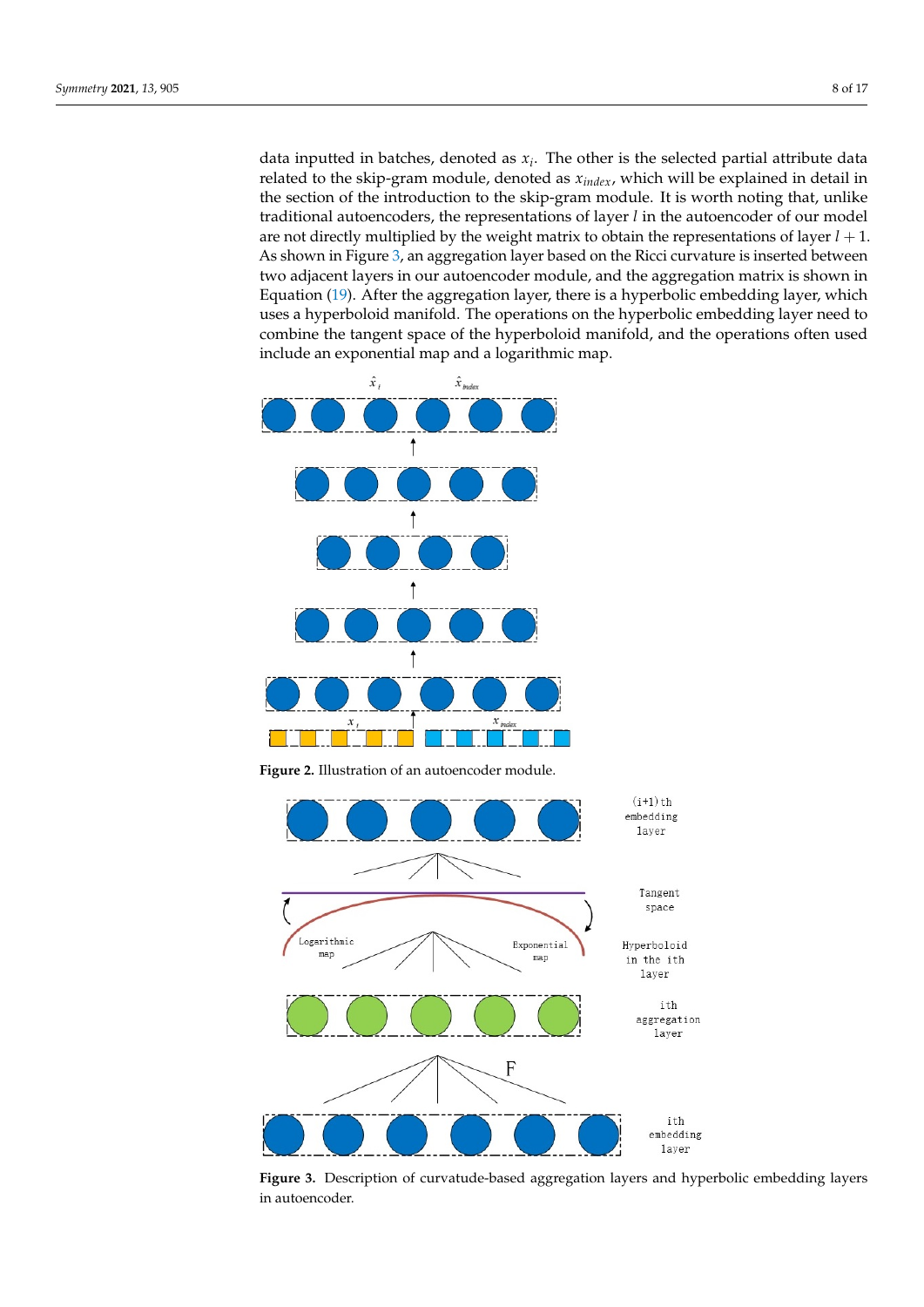We use *X* to represent the matrix formed by the attribute vector  $x_i$  or  $x_{index}$ , which is the input of the autoencoder. Specifically, we use  $Z^{(l)}$  to represent the node representations at layer *l* of the autoencoder, and then we give the derivation of the node representations at layer *l* + 1. First, we take *Z* (*l*) as the input of layer *l* of the autoencoder, fuse it with an aggregation matrix *F*, multiply it by the weight matrix *W*(*l*) in the Euclidean space, and then map it to a hyperbid manifold, i.e.,

<span id="page-8-0"></span>
$$
hyperm(1) = Expo(FZ(1)W(1)).
$$
\n(20)

Next, the bias vector in the Euclidean space is first projected to the tangent space at the origin of the hyperboloid manifold, and then it is mapped to the hyperboloid manifold by an exponential map, i.e.,

<span id="page-8-1"></span>
$$
hyperb^{(l)} = Exp_o(Proj_{R^{n+1}\to T_oH^n}(b^{(l)})).
$$
\n(21)

Then, we perform the addition operation on the two quantities in Equations [\(20\)](#page-8-0) and [\(21\)](#page-8-1) according to Equation [\(12\)](#page-3-0), and the results are the points in the hyperbolic space, which are pulled back to the Euclidean space, namely, the tangent space, through the logarithmic map:

$$
Z^{(l+1)} = \sigma(\log_o(hyperm^{(l)} \oplus hyperb^{(l)})). \tag{22}
$$

where  $\sigma(\cdot)$  represents the activation function. Note that  $Z^{(0)}$  is the attribute matrix X as the input.

Let  $\hat{x}_i$  and  $\hat{x}_{index}$  be the reconstructed representations obtained after inputting attribute vectors  $x_i$  and  $x_{index}$  into the autoencoder, respectively. The training goal of the autoencoder is to make the reconstructed attribute vectors close enough to the input attribute vectors. The matrix forms for  $x_i$ ,  $x_{index}$ ,  $\hat{x}_i$ , and  $\hat{x}_{index}$  are *X*,  $X_{index}$ ,  $\hat{X}$ , and  $\hat{X}_{index}$ , respectively. Hence, the autoencoder loss in our model is set to

<span id="page-8-2"></span>
$$
L_{ae} = \alpha_0 \|X - \hat{X}\|_2^2 + \alpha_1 \|X_{index} - \hat{X}_{index}\|_2^2.
$$
 (23)

where  $\|\cdot\|_2$  is the Euclidean norm.

#### *3.3. Skip-Gram Model Based on Ricci Curvature*

One of the basic ideas of network embedding is that similar nodes should be close to each other in the embedded space, while dissimilar nodes should be far away. Purely from the perspective of network topology, some works define the similarity according to the neighborhood, that is, they believe that the nodes in the same neighborhood should be similar. The definitions of neighborhood are different in different literature studies. It can be composed of the direct neighbors of the target node, or it can be composed of the first-order neighbors and second-order neighbors of the target node. In some works, sampling is carried out by random walks starting from the target node, and the node pairs obtained by sampling are considered to be similar. This similarity actually reflects the structural information of the network. After these similar node pairs are obtained by the method of random walks, they are input into the skip-gram model for training, and the representations of nodes are obtained.

Take the network in Figure [1a](#page-6-0) as an example, where we only consider the network structure without considering node attributes. In general, random walks are carried out according to the weights of the edges. Note that the weights of the edges in this network are all 1. Assume that a random walk arrives at node 3 and then decides which node to go to next. According to the traditional decision method of random walk, it is equally possible to choose nodes 1, 2, and 4 in the next step. However, we observe that nodes 1, 2, 3 form one community, while nodes 4, 5, 6, 7 form another community. Considering the community structure, the possibility of selecting node 4 in the next step is less than the possibility of selecting node 1 or node 2 because node 4 and node 3 are not in the same community, while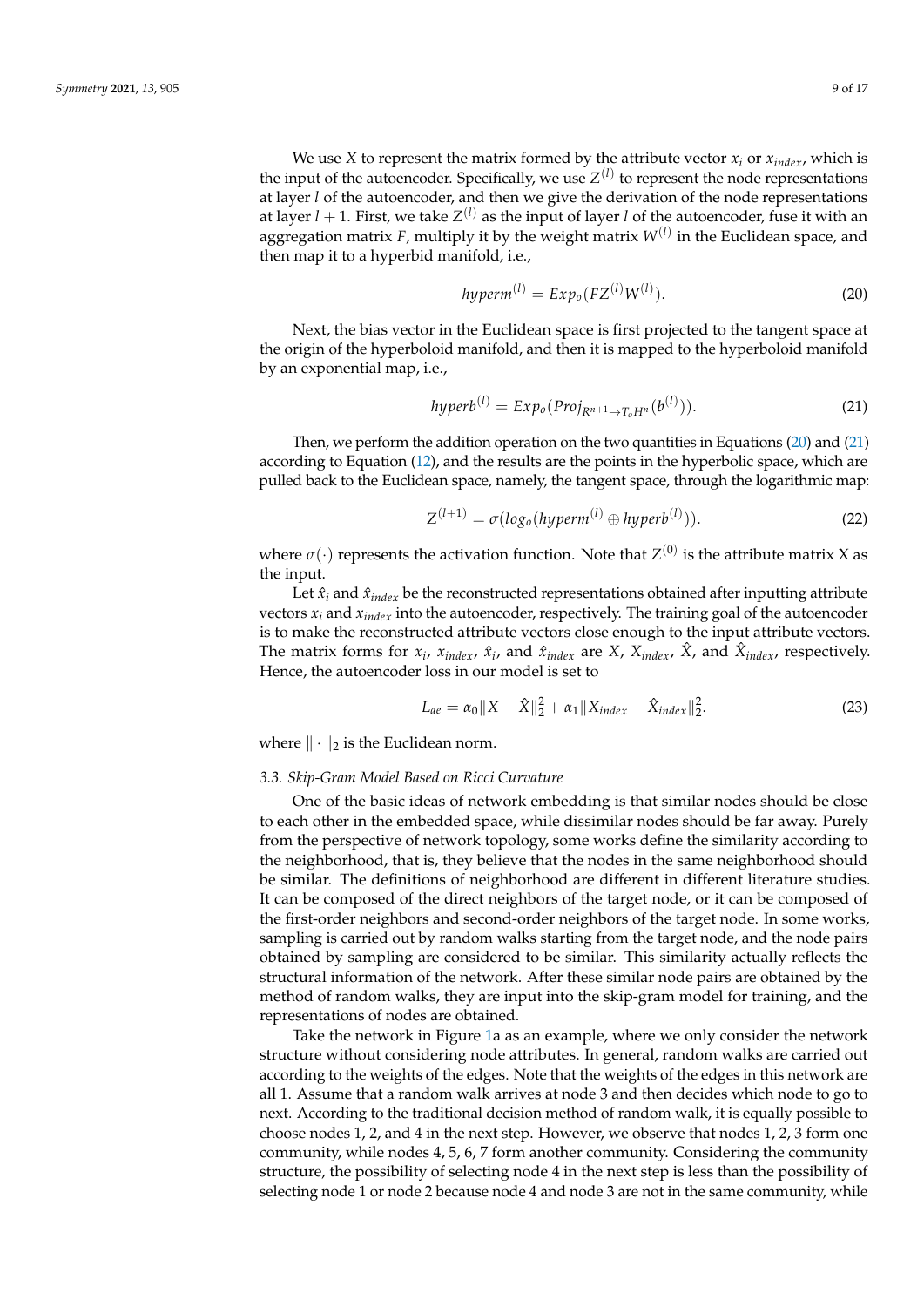node 3 is in the same community as node 1 and node 2. In other words, if the random walk can reflect the community structure, that is, the meso structure of the network, it can more truly reflect the network structure. The network in Figure [1b](#page-6-0) corresponds to the network in Figure [1a](#page-6-0), and the weights of its edges are the Ricci curvatures of the network's edges in Figure [1a](#page-6-0). As can be seen from Figure [1b](#page-6-0), the Ricci curvature of edge (3,4) is −0.667, which is smaller than the Ricci curvature of edge (1,3) and edge (2,3). Therefore, if the random walks are carried out not simply according to the weights of the edges, but according to the Ricci curvatures of the edges, then in the previous problem, starting from node 3, the possibility of selecting node 4 in the next step is less than the possibility of selecting nodes 1 and 2. Consequently, the Ricci curvatures of edges can better reflect the network structure than the weights of edges. In the algorithm, considering that Ricci curvatures have negative values, they are not easy to deal with, so we use a sigmoid function to transform the Ricci curvatures.

It is assumed that *Cpairs* are node pairs sampled by a random walk based on the Ricci curvature. Node pairs in this set are considered to be similar, while other node pairs not in this set are considered to be dissimilar. Let  $(v_{index}, v_{id})$  be any node pair in set  $C_{pairs}$ . As mentioned in the previous subsection, the attribute  $x_{index}$  corresponding to node  $v_{index}$  is input into the autoencoder to obtain the reconstructed representation  $\hat{x}_{index}$ . The representation of node  $v_{index}$  in the most intermediate hidden layer of the autoencoder is denoted as *zindex*, which is the representation obtained by integrating the structure and attribute information in the neighborhood of node *vindex*. Since (*vindex*, *vid*) is a similar node pair, we adopt the processing method in ANRL to further integrate attribute information and structural information in the skip-gram module. We use the following conditional probability to express the similarity of node pairs  $(v_{index}, v_{id})$ :

<span id="page-9-0"></span>
$$
p(v_{id}|z_{index}) = \frac{exp(v_{id}^{\prime T}z_{index})}{\sum_{j=1}^{n} exp(v_{j}^{\prime T}z_{index})},
$$
\n(24)

where  $v'_{index}$  is the representation of node  $v_{index}$  when it is treated as a context node. Since the calculation of the denominator of Equation [\(24\)](#page-9-0) involves the whole network, the calculation amount is too large; therefore, we adopt the negative sampling technique in [\[31\]](#page-16-3) to reduce the calculation amount. Specifically, for a positive sample node pair (*vindex*, *vid*), we have the following loss function:

$$
log\tau(v_{id}^{\prime T}z_{index}) + \mathbb{E}_{v_n \sim P_n(v)}[log\tau(-v_n^{\prime T}z_{index})],
$$
\n(25)

where  $P_n(v) \propto d_v^{\frac{3}{4}}$  is the same as [\[31\]](#page-16-3), and  $d_v$  is the degree of node  $v$ .

Consequently, the corresponding loss function of the skip-gram module is

$$
L_{sg} = \sum_{(v_{index}, v_{id}) \in C_{pairs}} [log\tau(v_{id}^{T}z_{index}) + \mathbb{E}_{v_n \sim P_n(v)}[log\tau(-v_n^{T}z_{index})]].
$$
 (26)

#### *3.4. RHAE Architecture*

As shown in Figure [4,](#page-10-1) the RHAE model adopts two modules, namely, the autoencoder module and the skip-gram module. These two modules have the function of integrating structural information and attribute information of the network, but the way of fusion is different. The autoencoder module aggregates the information of two heterogeneous sources mainly by means of the aggregation matrix based on the Ricci curvature and hyperbolic geometry, while the skip-gram module explores the similarity of the nodes in the generalized neighborhood of the target node mainly by means of random walks based on the Ricci curvature, in order to realize the expected fusion. The two modules are coupled together. In the process of model training, the parameters of the two modules influence each other, in order to realize the purpose of learning node representations jointly.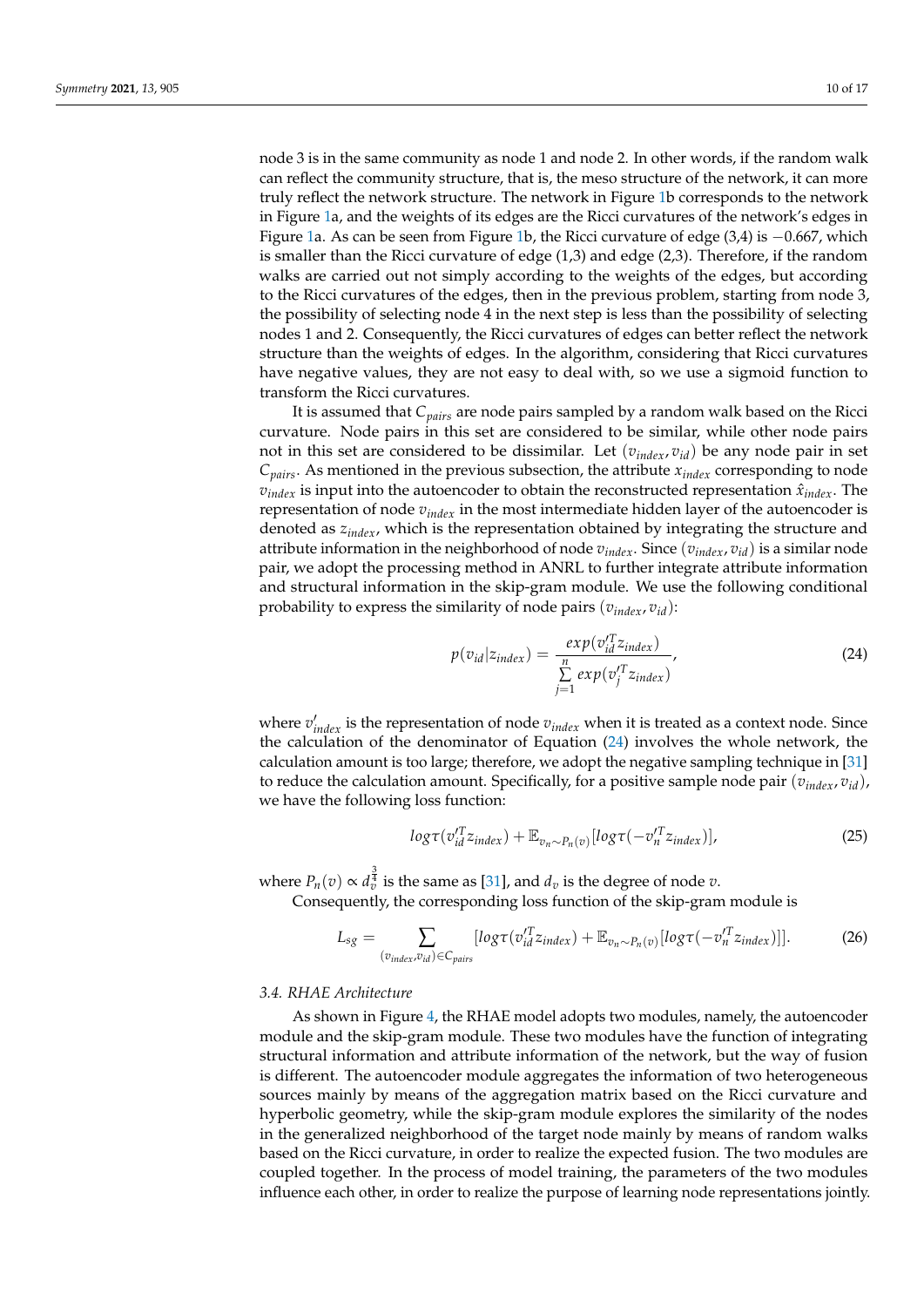According to previous analysis, the objective function of the RHAE model is defined as a linear combination of the loss functions of two modules, and a regular term related to the network weight matrix is added at the same time, i.e.,

<span id="page-10-3"></span>
$$
L = L_{ae} + \beta_0 L_{sg} + \beta_1 L_{reg} = L_{ae} + \beta_0 L_{sg} + \beta_1 \sum_{l=1}^{N} ||W^{(l)}||_F^2,
$$
 (27)

where *N* is the number of autoencoder layers,  $W^{(l)}$  is the *l*-th weight matrices of the autoencoder,  $\beta_0$  is the hyperparameter used to balance the corresponding loss between the two modules, and  $\beta_1$  is the regular term coefficient.

<span id="page-10-1"></span>

**Figure 4.** Description of curvatude-based aggregation layers and hyperbolic embedding layers in autoencoder.

# <span id="page-10-0"></span>**4. Experiment**

In this section, in order to evaluate the effectiveness of our RHAE model, we conduct a number of experiments to compare it with some baseline approaches on the benchmark datasets.

# *4.1. Datasets*

Five datasets are used in our experiments, namely, Cora, Wiki, Wisconsin, Cornell, and Texas. The statistics for these datasets are listed in Table [1.](#page-10-2)

# <span id="page-10-2"></span>**Table 1.** Dataset statistics.

| <b>Dataset</b> | <b>Nodes</b> | Edges  | <b>Classes</b> | <b>Features</b> |
|----------------|--------------|--------|----------------|-----------------|
| Cora           | 2708         | 5278   | 7              | 1433            |
| Wiki           | 2405         | 17,981 | 17             | 4973            |
| Wisconsin      | 251          | 499    | 5              | 1703            |
| Cornell        | 183          | 295    | 5              | 1703            |
| Texas          | 183          | 309    | 5              | 1703            |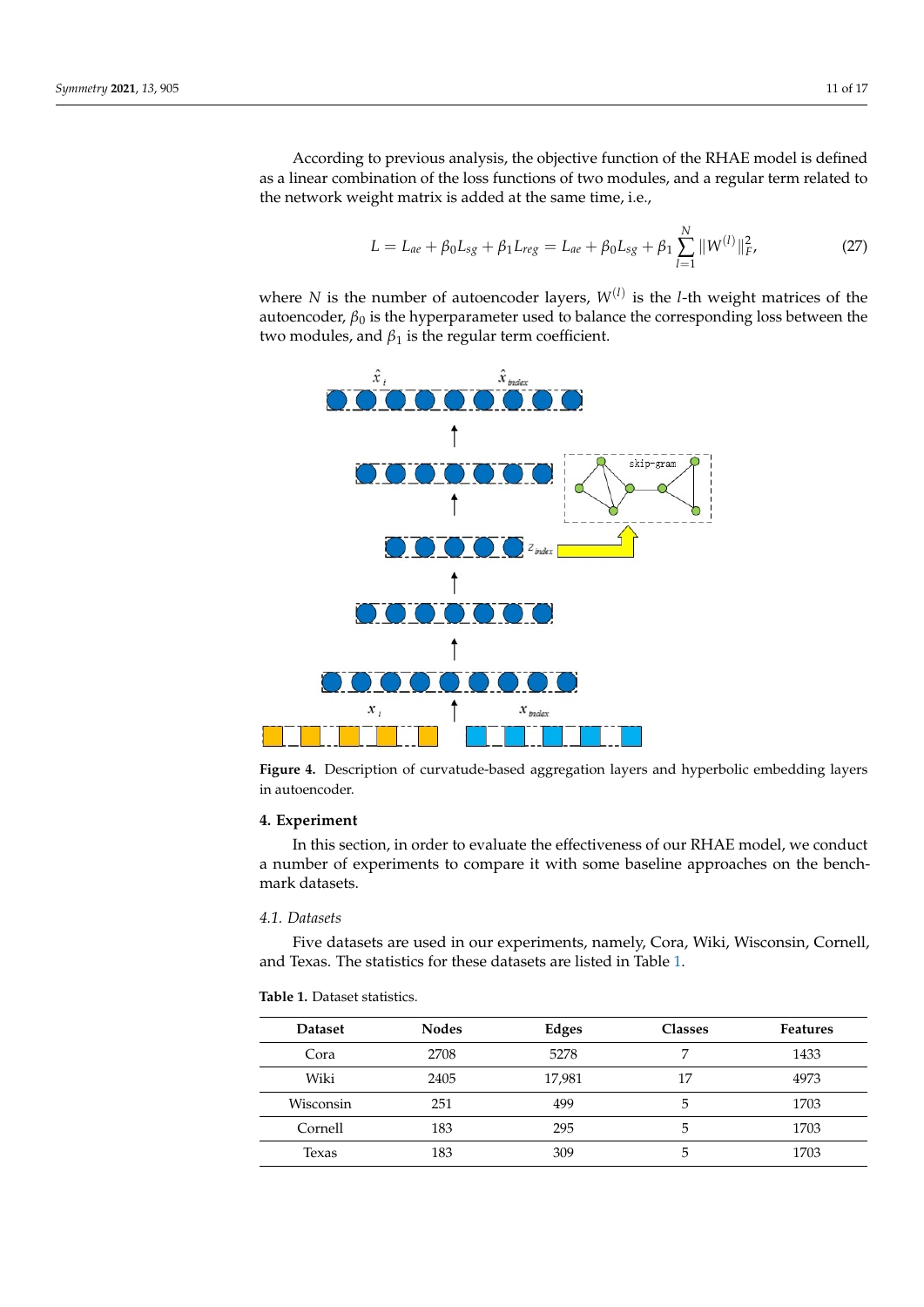Cora is a network of citation datasets with 2708 nodes and 5278 edges. The nodes of the network represent the papers in the dataset, and the edges represent the reference relationships between the papers. The attribute features of nodes are the TFIDF vectors of the papers. Papers in the dataset are divided into seven categories according to their topics, and node labels are the corresponding categories of papers.

Wiki is a network constructed from a dataset of web pages. Nodes in the network correspond to web pages, and edges correspond to hyperlinks between web pages. The dataset contains 2405 web pages with 17,981 hyperlinks between them. The attribute features of the nodes in the network are the TFIDF vectors of the web pages. These web pages are divided into 17 categories, which, like Cora, are used as nodes' labels.

Wisconsin, Cornell, and Texas are three subsets of WebKB, which is a dataset made up of web pages. These datasets construct the networks in which nodes represent web pages and edges represent hyperlinks between pages. The numbers of nodes and edges in these three datasets are shown in Table [1.](#page-10-2) The node features are the bag-of-words vectors of the corresponding web pages, and the node labels represent the categories of the corresponding web pages. The web pages in the three datasets are grouped into five categories.

## *4.2. Baseline Methods Setup*

Our approach is unsupervised, and therefore we chose some unsupervised methods as baselines. The node classification performance is used as an evaluation metric to compare our method with the baselines. The baseline methods are described in detail below.

*Deepwalk* [\[1\]](#page-15-0): This method obtains node sequences through truncated random walks of each node in the network and then inputs these node sequences into the skip-gram model for training. The skip-gram model obtains node representations by maximizing the probability of co-occurrence node pairs appearing in the moving window. The super parameters of the model are set as follows: the length of the random walk is 80, the number of walks from each node is 10, and the window size is 10.

*Node2vec* [\[32\]](#page-16-4): This method explores the neighborhood of each node through secondorder random walks and thus obtains similar node pairs. Then, it obtains network embedding by maximizing the co-occurrence probability of similar node pairs. Its super parameters p and q are set to 1.

*DANE* [\[27\]](#page-15-25): This method uses two autoencoders to process topological information and attribute information and carries out network embedding learning under the correlation constraint of hidden representations.

*ANRL* [\[20\]](#page-15-18): This method uses the autoencoder module to reconstruct the neighbor of the target node; meanwhile, it uses the skip-gram module to capture the network structure. Through the combination of the two modules, it can obtain the representations of the network nodes which integrate the structural information and the attribute information.

## <span id="page-11-0"></span>*4.3. Node Classification*

We use node classification to evaluate the performance of our model, RHAE. We randomly selected some nodes with labels for training and the rest for testing. To examine model performance more fully, we incrementally increased the percentage of labeled nodes used for training from 10% to 50% while recording performance data for both our model and the baseline approaches. Macro-F1 and Micro-F1 are used as evaluation metrics for node classification performance. The epoch of the experiments is 200, and each result is the average value obtained by repeated running for 10 times. For the datasets of Wisconsin, Cornell, and Texas, the embedding dimension of all models is set to 16, while for the dataset of Cora, the embedding dimension of all models is set to 128. For the dataset of Wiki, the embedding dimension of all models is set to 128, except for Deepwalk and Node2vec, which have an embedding dimension of 16 because for Deepwalk and Node2vec, the performance is better with an embedding dimension of 16. For our model, RHAE, on each dataset, the hyperparameters of Equations [\(19\)](#page-6-1), [\(23\)](#page-8-2) and [\(27\)](#page-10-3) are, respectively, set as follows: for the dataset of Cora,  $\omega_0 = 1.0$ ,  $\omega_1 = 0.5$ ,  $\omega_2 = 1.0$ ,  $\alpha_0 = 1.0$ ,  $\alpha_1 = 0.01$ ,  $\beta_0 = 0.1$ ,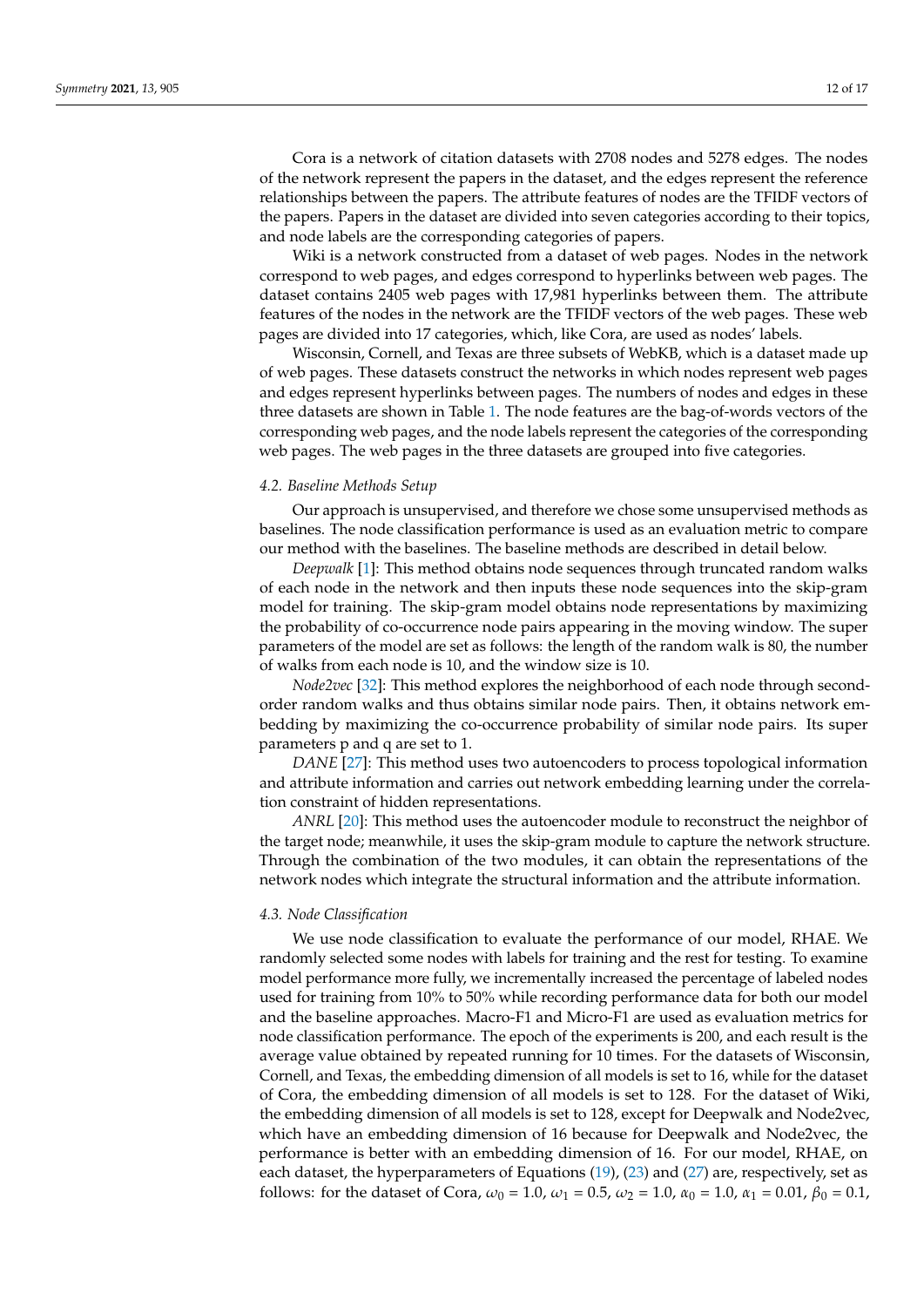*β*<sup>1</sup> = 1.0; for the dataset of Wiki, *ω*<sup>0</sup> = 0.02, *ω*<sup>1</sup> = 0.04, *ω*<sup>2</sup> = 1.0, *α*<sup>0</sup> = 1.0, *α*<sup>1</sup> = 0.01, *β*<sup>0</sup> = 0.1, *β*<sub>1</sub> = 1.0; for the dataset of Wisconsin,  $ω_0 = 0.0012$ ,  $ω_1 = 0.004$ ,  $ω_2 = 1.0$ ,  $α_0 = 1.0$ ,  $α_1 = 0.05$ , *β*<sub>0</sub> = 0.1, *β*<sub>1</sub> = 1.0; for the dataset of Cornell, *ω*<sub>0</sub> = 0.003, *ω*<sub>1</sub> = 0.0035, *ω*<sub>2</sub> = 1.0, *α*<sub>0</sub> = 1.0, *α*<sub>1</sub> = 0.01, *β*<sub>0</sub> = 0.1, *β*<sub>1</sub> = 1.0; and for the dataset of Texas, *ω*<sub>0</sub> = 0.003, *ω*<sub>1</sub> = 0.0035, *ω*<sub>2</sub> = 1.0,  $\alpha_0 = 1.0$ ,  $\alpha_1 = 0.01$ ,  $\beta_0 = 0.2$ ,  $\beta_1 = 1.0$ .

Tables [2](#page-12-0)[–6](#page-13-0) give the results of node classification, with the best performance indicated in bold. As you can see from the results in these tables, the node classification performance of Deepwalk and Node2vec is lower than that of the other methods on datasets other than Cora. The reason is that Deepwalk and Node2vec only utilize network structure information, while other methods utilize both structure information and attribute information. On the Cora dataset, the method using only structural information can match the node classification performance of ANRL, which may be due to the characteristics of the Cora dataset itself, that is, structural information makes a greater contribution to the classification performance than attribute information. In addition, our model, RHAE, achieves optimal performance on all datasets. It proves that RHAE can make full use of the network geometry to integrate attribute information and structural information to improve the performance of the model.

**Table 2.** Node classification accuracy of Cora.

<span id="page-12-0"></span>

|             |          |          | The Percentage of Labeled Nodes |          |          |          |          |                 |          |          |
|-------------|----------|----------|---------------------------------|----------|----------|----------|----------|-----------------|----------|----------|
| Methods     |          | 10%      | 20%                             |          | 30%      |          | 40%      |                 | 50%      |          |
|             | Macro-F1 | Macro-F1 | Macro-F1                        | Macro-F1 | Macro-F1 | Macro-F1 | Macro-F1 | <b>Macro-F1</b> | Macro-F1 | Macro-F1 |
| DeepWalk    | 63.32    | 71.90    | 71.83                           | 76.29    | 78.02    | 78.99    | 78.26    | 78.68           | 79.91    | 80.53    |
| Node2vec    | 63.32    | 71.89    | 72.88                           | 76.46    | 78.12    | 79.08    | 78.04    | 78.73           | 79.64    | 80.37    |
| <b>DANE</b> | 76.48    | 78.11    | 76.88                           | 78.77    | 77.94    | 79.95    | 78.64    | 80.65           | 78.64    | 80.91    |
| <b>ANRL</b> | 68.16    | 71.13    | 70.85                           | 73.28    | 72.36    | 74.75    | 72.93    | 75.13           | 73.36    | 75.60    |
| RHAE        | 80.13    | 81.50    | 82.64                           | 83.83    | 84.01    | 85.13    | 84.77    | 85.86           | 85.29    | 86.27    |

**Table 3.** Node classification accuracy of Wiki.

|                | The Percentage of Labeled Nodes |          |                 |          |          |          |          |          |          |          |
|----------------|---------------------------------|----------|-----------------|----------|----------|----------|----------|----------|----------|----------|
| <b>Methods</b> |                                 | $10\%$   |                 | 20%      |          | 30%      |          | 40%      |          | $50\%$   |
|                | Macro-F1                        | Macro-F1 | <b>Macro-F1</b> | Macro-F1 | Macro-F1 | Macro-F1 | Macro-F1 | Macro-F1 | Macro-F1 | Macro-F1 |
| DeepWalk       | 37.05                           | 56.51    | 41.13           | 60.43    | 42.87    | 62.39    | 43.70    | 63.06    | 45.32    | 63.78    |
| Node2vec       | 36.87                           | 56.33    | 40.52           | 60.51    | 43.78    | 61.54    | 44.42    | 63.76    | 45.58    | 63.97    |
| <b>DANE</b>    | 57.23                           | 72.36    | 61.12           | 75.58    | 63.12    | 77.20    | 68.07    | 78.63    | 68.60    | 78.93    |
| <b>ANRL</b>    | 43.97                           | 58.25    | 47.69           | 60.62    | 50.00    | 62.98    | 52.66    | 64.80    | 53.22    | 65.60    |
| <b>RHAE</b>    | 62.23                           | 74.63    | 68.14           | 77.91    | 70.59    | 79.22    | 71.94    | 80.12    | 73.68    | 81.07    |

| <b>Table 4.</b> Node classification accuracy of Wisconsin. |
|------------------------------------------------------------|
|------------------------------------------------------------|

|             | The Percentage of Labeled Nodes |          |          |          |          |          |          |          |          |          |  |
|-------------|---------------------------------|----------|----------|----------|----------|----------|----------|----------|----------|----------|--|
| Methods     |                                 | 10%      |          | 20%      |          | 30%      |          | 40%      |          | 50%      |  |
|             | Macro-F1                        | Macro-F1 | Macro-F1 | Macro-F1 | Macro-F1 | Macro-F1 | Macro-F1 | Macro-F1 | Macro-F1 | Macro-F1 |  |
| DeepWalk    | 15.09                           | 44.51    | 15.08    | 47.36    | 15.99    | 46.99    | 18.91    | 48.74    | 17.09    | 47.30    |  |
| Node2vec    | 14.05                           | 45.09    | 15.78    | 46.32    | 17.94    | 48.01    | 17.86    | 48.48    | 18.87    | 48.89    |  |
| <b>DANE</b> | 49.25                           | 71.28    | 51.23    | 74.18    | 52.27    | 74.66    | 51.76    | 75.30    | 52.00    | 73.49    |  |
| <b>ANRL</b> | 33.39                           | 53.03    | 37.80    | 58.02    | 39.94    | 60.44    | 41.06    | 60.54    | 42.01    | 62.06    |  |
| <b>RHAE</b> | 49.66                           | 73.80    | 56.82    | 77.24    | 62.06    | 80.84    | 64.36    | 82.23    | 65.11    | 83.06    |  |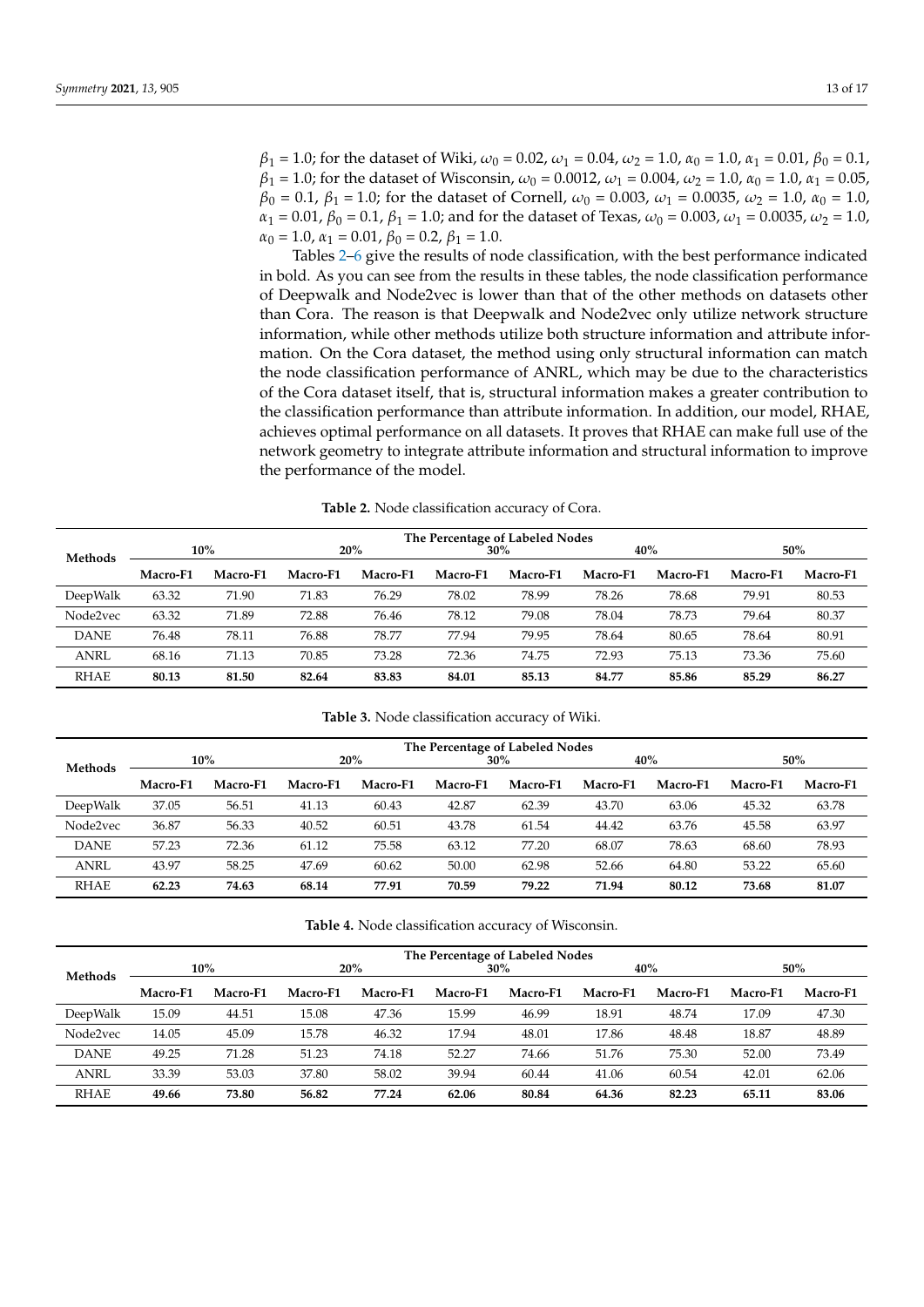| <b>Methods</b> | $10\%$   |          |          | 20%      | The Percentage of Labeled Nodes<br>$30\%$ |          | 40%      |          | 50%      |          |
|----------------|----------|----------|----------|----------|-------------------------------------------|----------|----------|----------|----------|----------|
|                | Macro-F1 | Macro-F1 | Macro-F1 | Macro-F1 | Macro-F1                                  | Macro-F1 | Macro-F1 | Macro-F1 | Macro-F1 | Macro-F1 |
| DeepWalk       | 14.57    | 55.09    | 15.34    | 55.51    | 15.45                                     | 55.12    | 15.37    | 53.64    | 16.53    | 54.35    |
| Node2vec       | 14.53    | 54.79    | 15.03    | 54.56    | 14.94                                     | 55.19    | 15.87    | 56.18    | 14.45    | 54.46    |
| <b>DANE</b>    | 37.07    | 60.73    | 40.17    | 69.53    | 44.85                                     | 73.18    | 42.83    | 71.55    | 46.00    | 74.13    |
| <b>ANRL</b>    | 27.83    | 53.96    | 34.09    | 58.84    | 35.74                                     | 59.41    | 41.95    | 63.13    | 44.12    | 63.39    |
| <b>RHAE</b>    | 42.12    | 69.25    | 52.04    | 75.45    | 57.15                                     | 77.83    | 59.63    | 78.17    | 61.63    | 78.39    |

**Table 5.** Node classification accuracy of Cornell.

**Table 6.** Node classification accuracy of Texas.

<span id="page-13-0"></span>

|             | The Percentage of Labeled Nodes |          |          |          |          |          |          |          |          |          |
|-------------|---------------------------------|----------|----------|----------|----------|----------|----------|----------|----------|----------|
| Methods     |                                 | 10%      | 20%      |          | 30%      |          | 40%      |          | 50%      |          |
|             | Macro-F1                        | Macro-F1 | Macro-F1 | Macro-F1 | Macro-F1 | Macro-F1 | Macro-F1 | Macro-F1 | Macro-F1 | Macro-F1 |
| DeepWalk    | 15.17                           | 54.48    | 17.05    | 55.51    | 15.67    | 55.19    | 16.75    | 55.82    | 15.74    | 55.65    |
| Node2vec    | 14.07                           | 54.30    | 15.50    | 55.31    | 16.22    | 55.58    | 14.61    | 53.45    | 16.32    | 53.59    |
| <b>DANE</b> | 32.76                           | 54.00    | 38.21    | 68.98    | 46.11    | 73.56    | 35.05    | 67.64    | 41.81    | 71.63    |
| <b>ANRL</b> | 30.52                           | 56.13    | 37.45    | 62.11    | 40.83    | 63.92    | 42.35    | 66.06    | 45.39    | 66.60    |
| <b>RHAE</b> | 40.93                           | 68.33    | 52.31    | 75.06    | 57.80    | 77.50    | 60.13    | 79.31    | 62.61    | 78.59    |

#### *4.4. The Effect of Embedding Dimension*

The encoder module and skip-gram module are adopted in the basic architecture of our RHAE model and ANRL. In order to better compare the two models, we changed the embedding dimensions to compare the node classification performance of the two models while keeping other parameters unchanged, that is, the same setting as in Section [4.3.](#page-11-0) The datasets used here include Cora and Wiki. All the results are shown in Figure [5.](#page-13-1)

<span id="page-13-1"></span>

**Figure 5.** The effect of embedding dimension. (**a**) shows that RHAE's node classification performance in dimension 16, 32, 64, 128, 256 is better than that of ANRL in Cora dataset. The performance of ANRL peaked at dimension 128 and begin to decline, while the performance of RHAE don't decline at the above dimensions. (**b**) shows that on the Wiki dataset, RHAE still performs better than ANRL in the above dimensions, especially in the lower dimensions. This shows that RHAE does indeed capture the true geometry of the network.

#### *4.5. Training Time Comparison*

RHAE is inspired by ANRL. Now, let us compare the training time taken by the two models. We implement the algorithm RHAE using the TensorFlow framework. All experiments in this paper were conducted on a CPU, using a notebook computer with an Intel Core i7 2.8 GHz processor and 8 G RAM. Figure [6](#page-14-1) shows the results of the training time comparison between the two models on each dataset. RHAE takes more training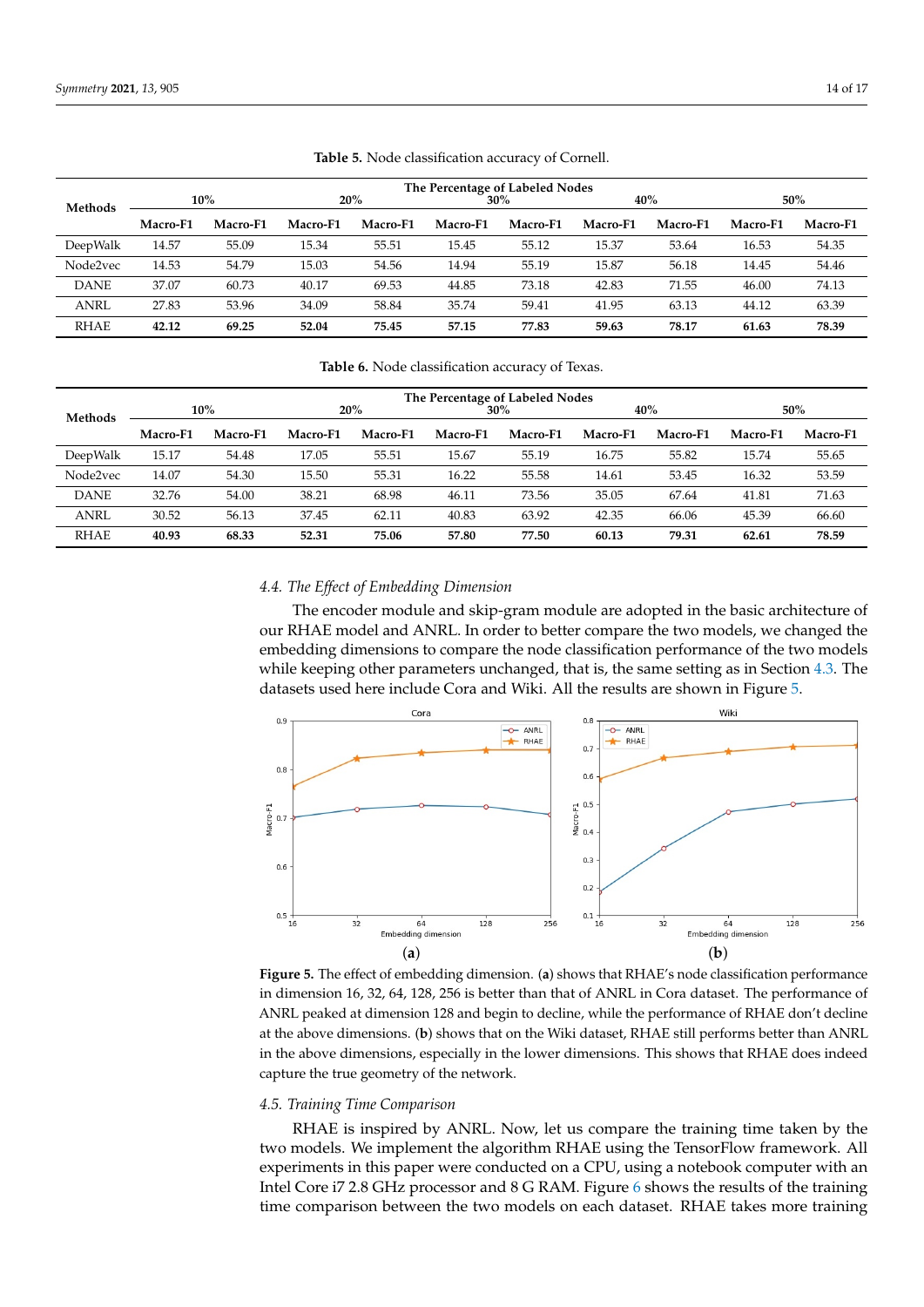<span id="page-14-1"></span>

time than ANRL, mainly because RHAE has more operations, such as calculating the Ricci curvature.

**Figure 6.** Training time comparison.

#### <span id="page-14-0"></span>**5. Conclusions and Future Work**

In this paper, we discussed the representation learning of an attributed network from the point of view of non-Euclidean geometry. Our model, known as RHAE, utilizes two geometric tools in non-Euclidean geometry, namely, hyperbolic geometry and the Ricci curvature. Compared with Euclidean geometry, hyperbolic geometry has advantages in modeling hierarchical data such as networks. The Ricci curvature can give different importance to the neighbor nodes of the target node, that is, it can identify the difference in network structure well. We improved the performance of the model by incorporating the above non-Euclidian geometry into the autoencoder module and skip-gram module. Experimental results on benchmark datasets show that our algorithm performs better than other baseline methods. In the future, we will improve our model in the following aspects: (1) we will consider adding global structural information to improve model performance; (2) we will try to extend this model to the case of heterogeneous networks.

**Author Contributions:** Conceptualization, W.W., G.H. and F.Y.; methodology, W.W., G.H. and F.Y.; software, W.W.; writing—original draft preparation, W.W.; writing—review and editing, W.W., G.H. and F.Y. All authors have read and agreed to the published version of the manuscript.

**Funding:** This research received no external funding.

**Institutional Review Board Statement:** Not applicable.

**Informed Consent Statement:** Not applicable.

**Data Availability Statement:** All experiments use publicly available data sets, and links to them are provided below: Cora: [https://github.com/thunlp/OpenNE/tree/master/data/cora;](https://github.com/thunlp/OpenNE/tree/master/data/cora) Wiki: [https://github.com/gaoghc/DANE/tree/master/Database/wiki;](https://github.com/gaoghc/DANE/tree/master/Database/wiki) Wisconsin, Cornell, Texas: [https:](https://github.com/chennnM/GCNII/tree/master/) [//github.com/chennnM/GCNII/tree/master/;](https://github.com/chennnM/GCNII/tree/master/) WebKB: [http://www.cs.cmu.edu/afs/cs.cmu.edu/](http://www.cs.cmu.edu/afs/cs.cmu.edu/project/theo-11/www/wwkb/) [project/theo-11/www/wwkb/.](http://www.cs.cmu.edu/afs/cs.cmu.edu/project/theo-11/www/wwkb/)

**Conflicts of Interest:** The authors declare no conflict of interest.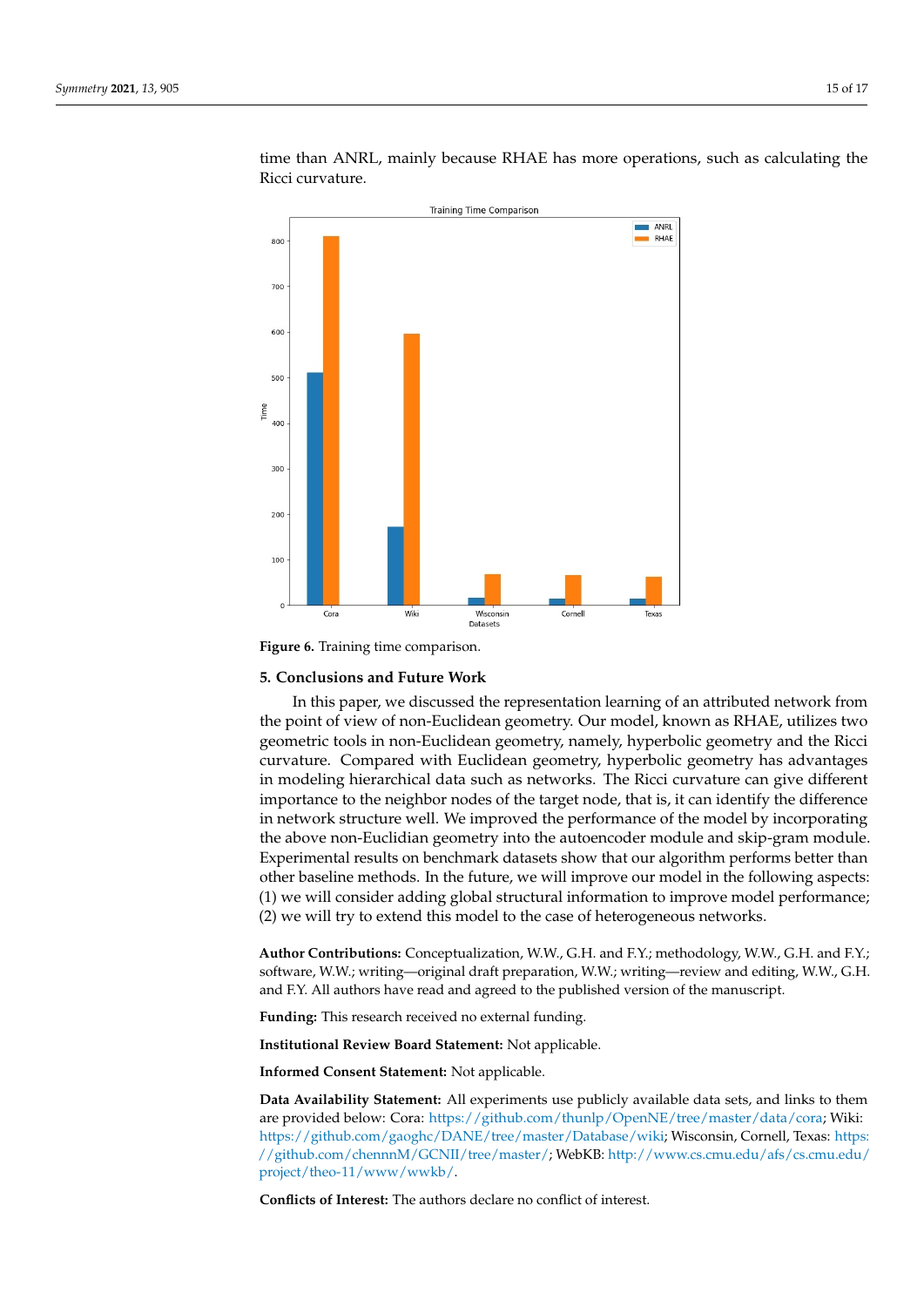# **References**

- <span id="page-15-0"></span>1. Perozzi, B.; Al-Rfou, R.; Skiena, S. Deepwalk: Online learning of social representations. In Proceedings of the 20th ACM SIGKDD International Conference on Knowledge Discovery and Data Mining, New York, NY, USA, 24–27 August 2014; pp. 701–710. [\[CrossRef\]](http://doi.org/10.1145/2623330.2623732)
- <span id="page-15-1"></span>2. Tang, J.; Qu, M.; Wang, M.; Zhang, M.; Yan, J.; Mei, Q. Line: Large-scale information network embedding. In Proceedings of the 24th International Conference on World Wide Web, Florence, Italy, 18–22 May 2015; pp. 1067–1077. [\[CrossRef\]](http://dx.doi.org/10.1145/2736277.2741093)
- <span id="page-15-2"></span>3. Zhang, D.; Yin, J.; Zhu, X.; Zhang, C. SINE: Scalable incomplete network embedding. In Proceedings of the 2018 IEEE International Conference on Data Mining (ICDM), Singapore, 17–20 November 2018; pp. 737–746.
- <span id="page-15-3"></span>4. Galland, A.; Lelarge, M. Invariant Embedding for Graph Classification. In *ICML 2019 Workshop on Learning and Reasoning with Graph-Structured Data*; HAL: Long Beach, CA, USA, 2019. Available online: [https://hal.archives-ouvertes.fr/hal-02947290](https://hal.archives-ouvertes.fr/hal-02947290/document) [/document](https://hal.archives-ouvertes.fr/hal-02947290/document) (accessed on 15 May 2021) .
- <span id="page-15-4"></span>5. Tixier, A.J.P.; Nikolentzos, G.; Meladianos, P.; Vazirgiannis, M. Graph classification with 2d convolutional neural networks. In *International Conference on Artificial Neural Networks*; Springer: Cham, Switzerland, 2019; pp. 578–593.
- <span id="page-15-5"></span>6. Wen, Y.; Guo, L.; Chen, Z.; Ma, J. Network embedding based recommendation method in social networks. In Proceedings of the WWW'18: Companion Proceedings of the Web Conference 2018, Lyon, France, 23–27 April 2018; pp. 11–12. [\[CrossRef\]](http://dx.doi.org//10.1145/3184558.3186904)
- <span id="page-15-6"></span>7. Shi, C.; Hu, B.; Zhao, W.X.; Philip, S.Y. Heterogeneous information network embedding for recommendation. *IEEE Trans. Knowl. Data Eng.* **2018**, *31*, 357–370. [\[CrossRef\]](http://dx.doi.org/10.1109/TKDE.2018.2833443)
- <span id="page-15-7"></span>8. Cavallari, S.; Zheng, V.W.; Cai, H.; Chang, K.C.C.; Cambria, E. Learning community embedding with community detection and node embedding on graphs. In Proceedings of the 2017 ACM on Conference on Information and Knowledge Management, Singapore, 6–10 November 2017; pp. 377–386.
- <span id="page-15-8"></span>9. Jin, D.; You, X.; Li, W.; He, D.; Cui, P.; Fogelman-Soulié, F.; Chakraborty, T. Incorporating network embedding into markov random field for better community detection. In Proceedings of the AAAI Conference on Artificial Intelligence, Honolulu, HI, USA, 27 January–1 February 2019; Volume 33, pp. 160–167.
- <span id="page-15-9"></span>10. Wang, D.; Cui, P.; Zhu, W. Structural deep network embedding. In *Proceedings of the 22nd ACM SIGKDD International Conference on Knowledge Discovery and Data Mining, San Francisco, CA, USA, 13–17 August 2016*; ACM: San Francisco, CA, USA, 2016; pp. 1225–1234. [\[CrossRef\]](http://dx.doi.org/10.1145/2939672.2939753)
- <span id="page-15-10"></span>11. Cao, S.; Lu, W.; Xu, Q. Deep neural networks for learning graph representations. In Proceedings of the AAAI Conference on Artificial Intelligence, Phoenix, AZ, USA, 12–17 February 2016; Volume 30.
- <span id="page-15-11"></span>12. Zhang, Z.; Cui, P.; Wang, X.; Pei, J.; Yao, X.; Zhu, W. Arbitrary-order proximity preserved network embedding. In Proceedings of the 24th ACM SIGKDD International Conference on Knowledge Discovery & Data Mining, London, UK, 19–23 August 2018; pp. 2778–2786.
- <span id="page-15-12"></span>13. Keikha, M.M.; Rahgozar, M.; Asadpour, M. Community aware random walk for network embedding. *Knowl. Based Syst.* **2018**, *148*, 47–54. [\[CrossRef\]](http://dx.doi.org/10.1016/j.knosys.2018.02.028)
- <span id="page-15-13"></span>14. Yang, S.; Yang, B. Enhanced network embedding with text information. In Proceedings of the 2018 24th International Conference on Pattern Recognition (ICPR), Beijing, China, 20–24 August 2018; pp. 326–331.
- <span id="page-15-14"></span>15. Bandyopadhyay, S.; Biswas, A.; Kara, H.; Murty, M. A Multilayered Informative Random Walk for Attributed Social Network Embedding. *Front. Artif. Intell. Appl.* **2020**, *325*, 1738–1745.
- <span id="page-15-15"></span>16. Shen, E.; Cao, Z.; Zou, C.; Wang, J. Flexible Attributed Network Embedding. *arXiv* **2018**, arXiv:1811.10789.
- <span id="page-15-16"></span>17. Sala, F.; De Sa, C.; Gu, A.; Ré, C. Representation tradeoffs for hyperbolic embeddings. In Proceedings of the International Conference on Machine Learning, Stockholm, Sweden, 10–15 July 2018; pp. 4460–4469.
- 18. Klimovskaia, A.; Lopez-Paz, D.; Bottou, L.; Nickel, M. Poincaré maps for analyzing complex hierarchies in single-cell data. *Nat. Commun.* **2020**, *11*, 1–9. [\[CrossRef\]](http://dx.doi.org/10.1038/s41467-020-16822-4)
- <span id="page-15-17"></span>19. Chami, I.; Ying, R.; Ré, C.; Leskovec, J. Hyperbolic graph convolutional neural networks. *Adv. Neural Inf. Process. Syst.* **2019**, *32*, 4869. [\[PubMed\]](http://www.ncbi.nlm.nih.gov/pubmed/32256024)
- <span id="page-15-18"></span>20. Zhang, Z.; Yang, H.; Bu, J.; Zhou, S.; Yu, P.; Zhang, J.; Ester, M.; Wang, C. ANRL: Attributed Network Representation Learning via Deep Neural Networks. In *IJCAI*; 2018; Volume 18, pp. 3155–3161. Available online: [https://www.ijcai.org/Proceedings/20](https://www.ijcai.org/Proceedings/2018/0438.pdf) [18/0438.pdf](https://www.ijcai.org/Proceedings/2018/0438.pdf) (accessed on 15 May 2021)
- <span id="page-15-19"></span>21. Krioukov, D.; Papadopoulos, F.; Kitsak, M.; Vahdat, A.; Boguná, M. Hyperbolic geometry of complex networks. *Phys. Rev. E* **2010**, *82*, 036106. [\[CrossRef\]](http://dx.doi.org/10.1103/PhysRevE.82.036106) [\[PubMed\]](http://www.ncbi.nlm.nih.gov/pubmed/21230138)
- <span id="page-15-20"></span>22. Leimeister, M.; Wilson, B.J. Skip-gram word embeddings in hyperbolic space. *arXiv* **2018**, arXiv:1809.01498.
- <span id="page-15-21"></span>23. Ollivier, Y. Ricci curvature of Markov chains on metric spaces. *J. Funct. Anal.* **2009**, *256*, 810–864. [\[CrossRef\]](http://dx.doi.org/10.1016/j.jfa.2008.11.001)
- <span id="page-15-22"></span>24. Lin, Y.; Lu, L.; Yau, S.T. Ricci curvature of graphs. *Tohoku Math. J. Second Ser.* **2011**, *63*, 605–627. [\[CrossRef\]](http://dx.doi.org/10.2748/tmj/1325886283)
- <span id="page-15-23"></span>25. Jost, J.; Liu, S. Ollivier's Ricci curvature, local clustering and curvature-dimension inequalities on graphs. *Discret. Comput. Geom.* **2014**, *51*, 300–322. [\[CrossRef\]](http://dx.doi.org/10.1007/s00454-013-9558-1)
- <span id="page-15-24"></span>26. Pouryahya, M.; Mathews, J.; Tannenbaum, A. Comparing three notions of discrete ricci curvature on biological networks. *arXiv* **2017**, arXiv:1712.02943.
- <span id="page-15-25"></span>27. Gao, H.; Huang, H. Deep attributed network embedding. In Proceedings of the Twenty-Seventh International Joint Conference on Artificial Intelligence (IJCAI)), Stockholm, Sweden, 13–19 July 2018.